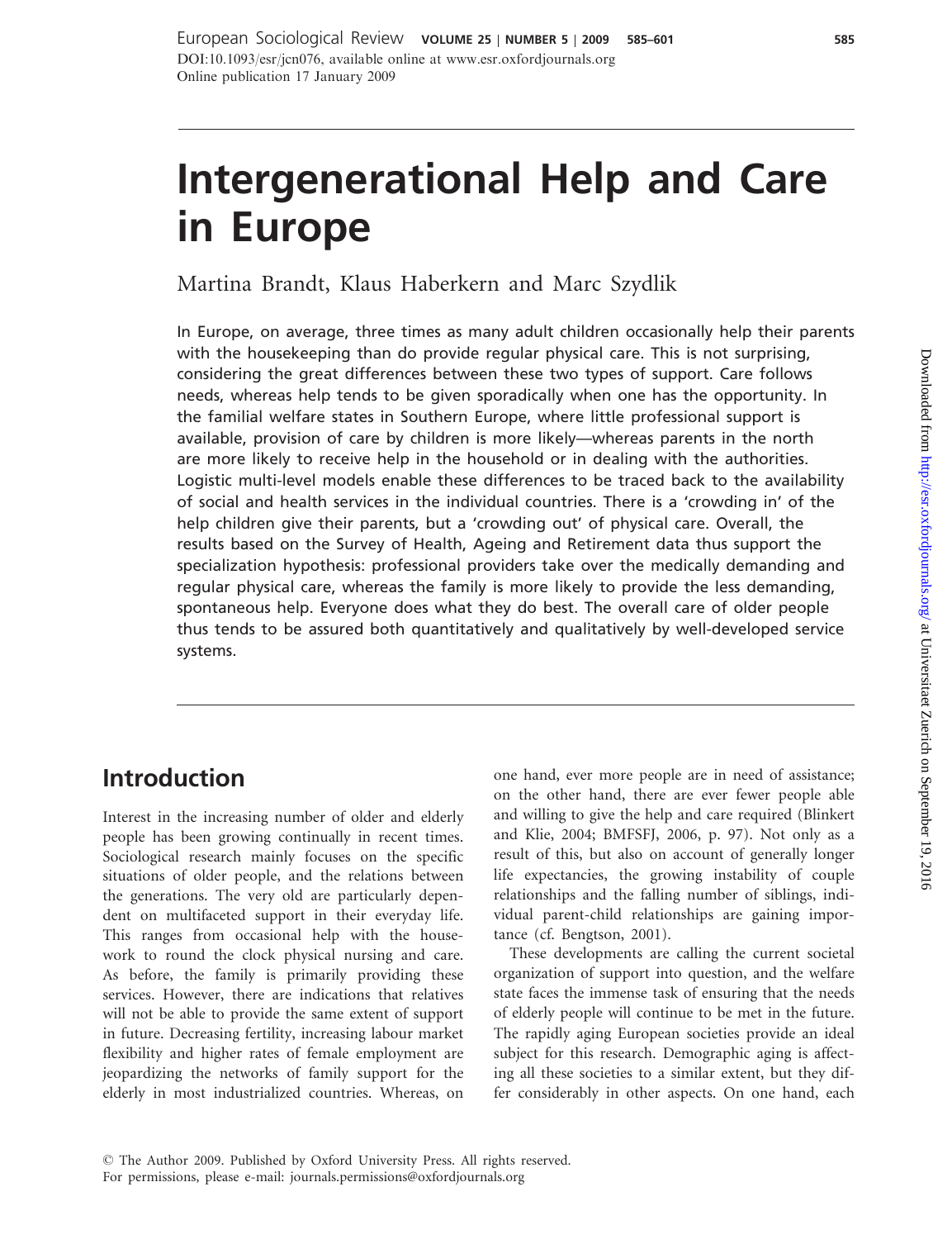country has its own specific cultural norms. These have a formative effect not only for the relationships between relatives but also for the relation between the state and the family. On the other hand, these societies have taken a variety of institutional approaches to providing everyday and medical care to the elderly during the last few decades. Previous studies have found indications of the state displacing family services ('crowding out'), stimulating family support ('crowding in') as well as a 'complementarity' of the two sources of support. Referring to the latter, recent studies also speak of a mixed responsibility, specialization or functional differentiation of family and state (Daatland and Lowenstein, 2005; Motel-Klingebiel and Tesch-Römer, 2006). Nonetheless, there are still crucial gaps existing in the research: no previous international comparison has attempted to trace family support, such as help or care, directly back to cultural-contextual factors, such as welfare state and societal conditions. Moreover, most studies have summarized help and care under the concepts 'care', 'support', or 'time transfers' (e.g. Attias-Donfut et al., 2005). However, there are significant differences between these two types of transfers in respect of the frequency, type of activity, and the dependency of the beneficiary on the helper or caregiver (cf. Walker et al., 1995), which may also lead to different conclusions concerning influences on the micro-, meso-, and macro levels.

The following investigation mainly concentrates on two aspects of time transfers in Europe: the systematic separation of help and care on one hand and the influences of cultural-contextual structures on the other hand. The main question reads as follows: how do national support patterns in Europe differ and what accounts for these differences? The study first investigates the extent of the differences between the levels of the two types of time transfers in the European countries. It then explores which individual and family characteristics can explain the help and care activities children perform for their parents. Last but not least, the two forms of family support are traced back to the provision of social services with the aid of logistic multilevel models.

The analyses are based on the Survey of Health, Ageing and Retirement in Europe (SHARE), which facilitates the comparative investigation of intergenerational family relations in 11 European countries— Austria (AU), Belgium (BE), Denmark (DK), France (FR), Germany (DE), Greece (GR), Italy (IT), the Netherlands (NL), Spain (ES), Sweden (SE), and Switzerland (CH).

#### Time Transfers and the Welfare State: Theoretical Reasoning and Empirical Evidence

There still remain many and various supportive activities between parents and children throughout life and even beyond. They range from everyday help and care activities to occasional financial gifts and legacies. Empirically, these types of support are frequently subsumed under the concept 'functional solidarity'. One finds a similar pattern among Western industrialized countries: adult children primarily receive financial transfers from their parents, whereas children support their aged parents by means of a variety of activities, that is, they give their time (Rossi and Rossi, 1990; Szydlik, 2000; Attias-Donfut, 2003).

In general, both the needs of the recipients and the opportunities of the givers as well as family structures influence transfers. But the type and frequency of giving differs not only between individuals, families, and age groups, it also takes place under differing contextual conditions (Lowenstein and Ogg, 2003). Cultural-contextual structures represent all societal conditions within which intergenerational relations develop. These include, for example, conditions of the social, economic and tax system, the welfare state, and the labour and housing market as well as the specific rules and norms of certain institutions and groups (Szydlik, 2000, 2008). What their precise effects on family support are has not yet been adequately investigated—not least on account of the limited amount of data that has been available. The SHARE now provides a suitable basis for the investigation of cultural-contextual factors and their influence on time transfers, as it has surveyed help and care services in the family in a comparable manner across the countries involved.

According to welfare state research, these countries represent three different regimes (e.g. Ferrara, 1996; Esping-Andersen, 1999) and four clusters if family policy is specifically taken into account (Pfenning and Bahle, 2000): (1) the Scandinavian social democratic countries (DK, SE), with well-developed services for all citizens, (2) the conservative countries, which can be subdivided into family policy pioneers with pronounced childcare services (BE, FR) and those with less developed family support, which mainly rely on public transfers (AU, DE), and (3) the familialistic regimes in the Mediterranean (ES, GR, IT), where,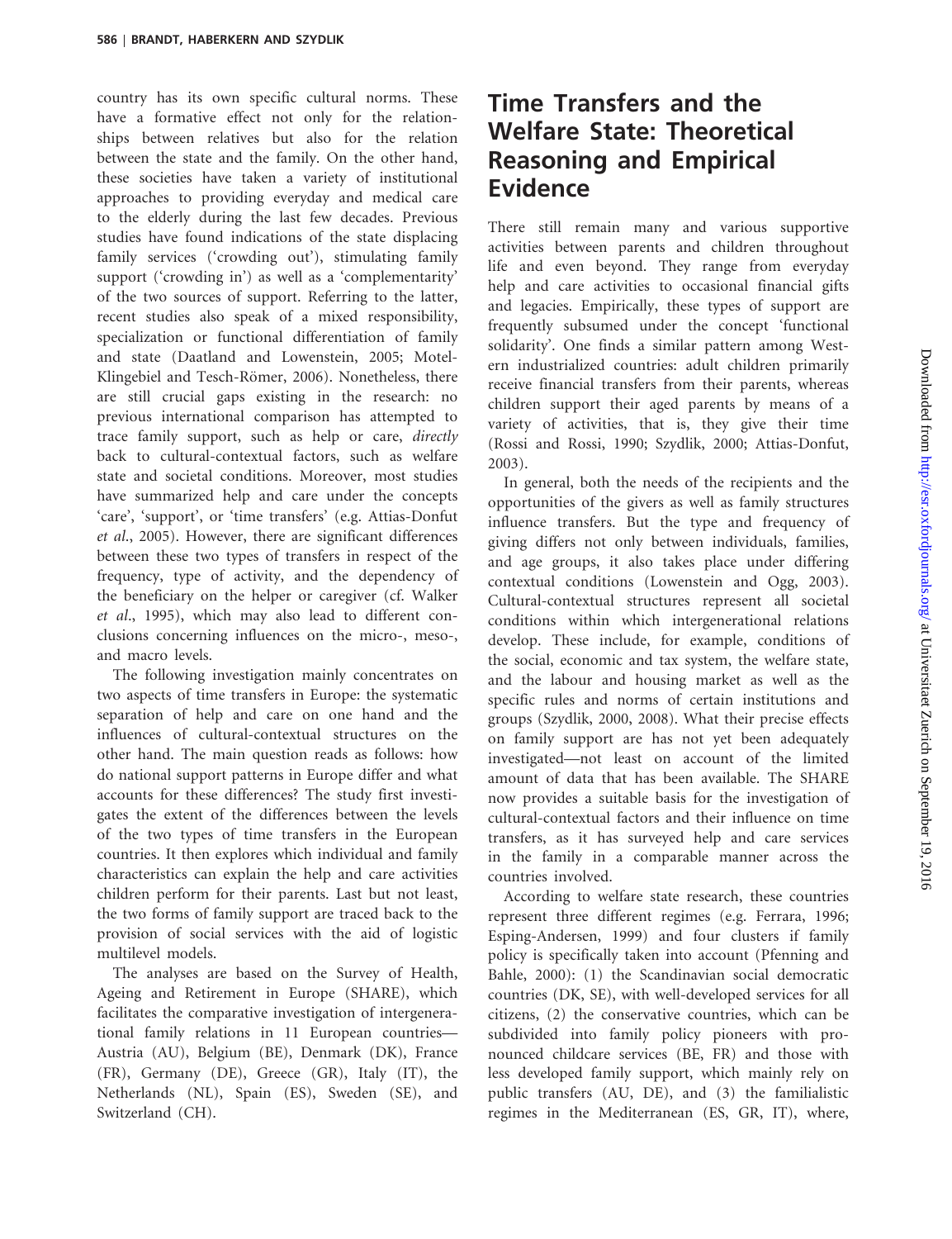according to the subsidiarity principle, the family is least supported by the state. The Netherlands and Switzerland have been categorized as hybrids between liberal, conservative, and social democratic (NL), or liberal and conservative (CH), depending on the focus of study.

The discussion on the influence of welfare state expansion on families involves two hypotheses, which—at least at first glance—seem to be diametrically opposed. On the one hand, the welfare state is regarded as a 'moral risk' that is undermining family solidarity (Wolfe, 1989). A historical analysis verifies this 'crowding' out. For example, state pensions have taken over the provision of security in old age, which had previously been provided by the offspring. However, on the other hand, sociologists maintain that affection and a sense of obligation provide motives to continue giving support. Notwithstanding state support, the family thus continues to take on tasks and, furthermore, relief provided by state institutions can even stimulate the family to invest more time, the so-called 'crowding in' (e.g. Kohli, 1999; Daatland, 2001; Künemund and Vogel, 2006). That is, if family members are relieved of the essential timeconsuming support, they are more likely to provide voluntary services and to do this more frequently (cf. Künemund and Rein, 1999, p. 97). For example, if children are relieved of the care of their parents by ambulatory services, they do not have to choose between their own needs and those of their parents. They can attend to both. State and family services are thus complementary (Attias-Donfut and Wolff, 2000), which is why one speaks of mixed responsibility (Motel-Klingebiel et al., 2005).

If support activities are thus selectively subdivided according to the 'task-specificity' model (Litwak, 1985), that is, the state and the family systematically take on different services, this can be termed specialization or 'functional differentiation' (Motel-Klingebiel and Tesch-Römer, 2006). The individual parties undertake those tasks for which they are most suited. This resolves the conflict between 'crowding in' and 'crowding out'. The 'modified extended family' supports the nuclear family in the performance of non-technical tasks, whereas formal organizations tend to take on those tasks requiring technical knowledge (Litwak et al., 2003). This functional specificity of social relations could, for example, lead to the family tending to concentrate on emotional aspects of the relationship and occasional, practical help (cf. Petermann, 2005, p. 202f). Professional providers would then perform the regular, easily scheduled, and medically demanding

support activities in a standardized way. Moreover, the expansion of welfare state services is creating new roles for family care, such as that of the 'case manager', who controls the use of care services (Daatland and Herlofson, 2003, p. 284). Formal organizations and families can thus achieve the mutual objective of meeting the demand for support most efficiently in partnership (Litwak et al., 2003).

#### Transfers in Europe: Previous Research

'Crowding in' and 'crowding out' are consequently not mutually exclusive (Künemund and Rein, 1999, p. 101), neither theoretically ('specialization') nor empirically, if one takes into account the multitude of different mechanisms manifesting their interactions on the micro and macro levels. State and family influence each other mutually (Daatland and Lowenstein, 2005, p. 176f), and developments take place over long periods of time.

Resulting from different strategies applied to investigate these complex issues, the few previous studies which have explored the influences of culturalcontextual structures on family transfers, draw disparate conclusions: on the one hand, financial transfers are mainly flowing from elderly parents to their adult children, which indicates a stimulation by public pensions (Szydlik, 2000, p. 100). On the other hand, children's services for their parents are being superseded, or are no longer necessary, as the institutional pension is securing parents against financial risks (Reil-Held, 2006). Time transfers are mainly given by children to their parents, and there are indications that state and family services tend to be complementary (e.g. Attias-Donfut and Wolff, 2000).

Welfare research has neglected the recording of social service regimes for a long time (Alber, 1995), but it is now a promising new line of research (e.g. Bahle and Pfenning, 2001; Bauer, 2001). Previous investigations into the effects of social services on family transfers have either not taken them into account explicitly or tested their influences at the individual level (e.g. Bazo and Ancizu, 2004). The results have nevertheless been transferred to the societal level. The total volume of support for the aged is higher in countries with well-developed social services than in countries where the family has to fend for itself to a greater extent (Motel-Klingebiel et al., 2005). Even when family services are performed less frequently, the demand for support tends, on the whole, to be met. Accordingly, where there are corresponding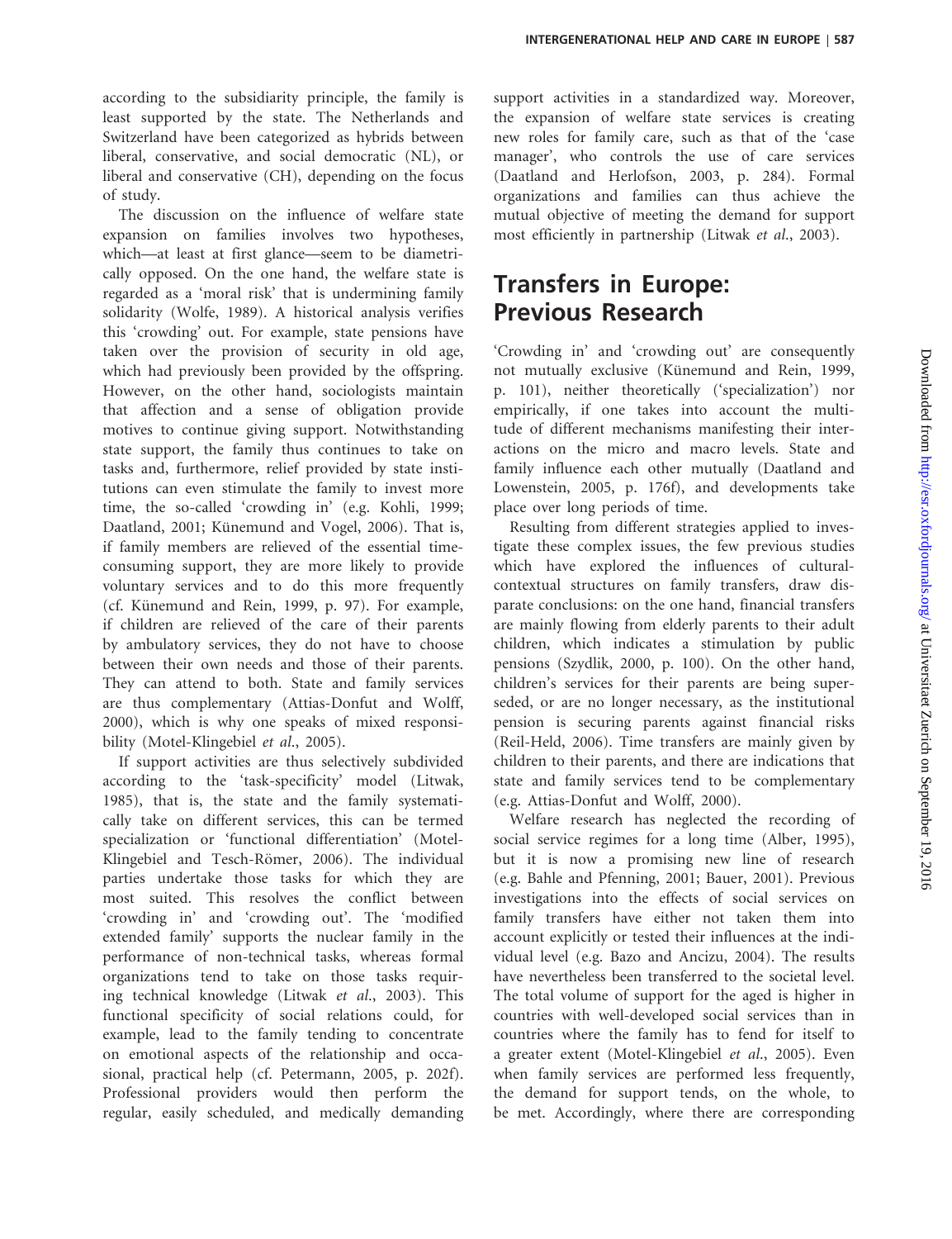institutional alternatives, the family does not withdraw to the same extent as the 'crowding-out' hypothesis would predict. The findings show that professionally supported people receive even more help from their family, especially help with the housework (Lingsom, 1997, p. 250), and that overall informal and formal support intermesh (Höpflinger and Hugentobler, 2005, p. 91f).

In the meantime, both the country comparisons of the OASIS project (Daatland and Herlofson, 2003) with its focus on urban populations as well as longitudinal studies have found indications of the validity of the specialization hypothesis, according to which sporadic help is given primarily in the family, whereas, if there are suitable alternatives, intensive support tasks, such as care, are transferred to institutional providers. For example, Lingsom (1997, p. 204) shows that, in Norway, although the amount of family care during the expansion and reduction of state services has remained relatively stable, the number of carers has nevertheless increased but the intensity of family services has decreased. All in all, family members are expected to provide short notice services in particular, whereas long-term services are demanded from the state (Daatland, 1990, p. 7f.). In Sweden, the level of support is higher in those communities with a welldeveloped service system, and there are indications that professional providers and families are selectively taking on different tasks (Sundström et al., 2006, p. 778).

Using the SHARE data, one can also observe that the prevalence of private support is higher in the Nordic Countries, but its intensity is rather low compared to the Southern European countries (e.g. Ogg and Renault, 2006; Bonsang, 2007; Brandt and Szydlik, 2008; Hank and Buber, 2008). Additionally, the prevalence of intensive types of support, such as co-residence between adult children and parents, is higher in the Southern European countries (Albertini et al., 2007; Hank, 2007). So even if different nationalities do have a different perception of family support according to family culture, and this affects the answers, the overall picture concerning different supportive tasks and intensities is impressively consistent. Moreover, the proportion of those who say they enjoy providing support is much higher in the North than it is in the South, where helping seems to be more obligatory (cf. Ogg and Renaut, 2006).

The analysis of the frequency and intensity of support activities is one approach to assessing the specialization hypothesis. Another promising way is the joint analysis of different supportive tasks. The following analysis therefore separates practical help

with the housekeeping from the performance of bodily care activities. Firstly, to take the specific features of both activities into account (cf. Walker et al., 1995) and, secondly, to test whether family and state 'specialize' in support activities with different intensity levels. Parents and children help each other throughout their lives, but after the establishment of the children's own households and families this tends to be sporadic and of relatively low intensity. Care activities—as an intensification of help patterns (Walker and Pratt, 1991)—mainly take place during the parents' later phase of life and are extensive and needed regularly. Moreover, the well-being of a particular recipient depends to a greater extent on care than it does on occasional help. These differences indicate that (a) overall help is given by more children than care and (b) differing influencing mechanisms may be found.

### Hypotheses

For the following analyses, the preceding theoretical and empirical findings yield specific expectations in respect of the help and care services that children in Europe perform for their parents.

The care of elderly people is an unavoidable necessity if they are frail, and may also place a heavy burden on relatives (Attias-Donfut, 2001). Help is more of a voluntary decision that can be fitted into one's own available time and is of a less obligatory nature. Thus, in respect of the mechanisms on the individual and relationship levels (need and opportunity structures), we presume that private care services substantially depend on the needs of the recipients and largely follow clear-cut requirements. Individual circumstances and opportunities of helping should have a greater influence on help services.

It can be assumed that, as the distance between residences increases, fewer children will provide care and help services to their parents, as these both require their actual presence (e.g. Höllinger and Haller, 1990)—with the exception of some help with formal matters, which can be dealt with by telephone or mail. Care is mainly provided or has to be provided when the parent is in poor health or very old. As a result of their limited self-sufficiency, such parents are then reliant on the support of others. Help with the housekeeping and in dealing with the authorities have a comparably lower priority. Whether children provide help, therefore also tends to depend on the time they have available, the cost of foregone alternatives (high income, high level of education), and their state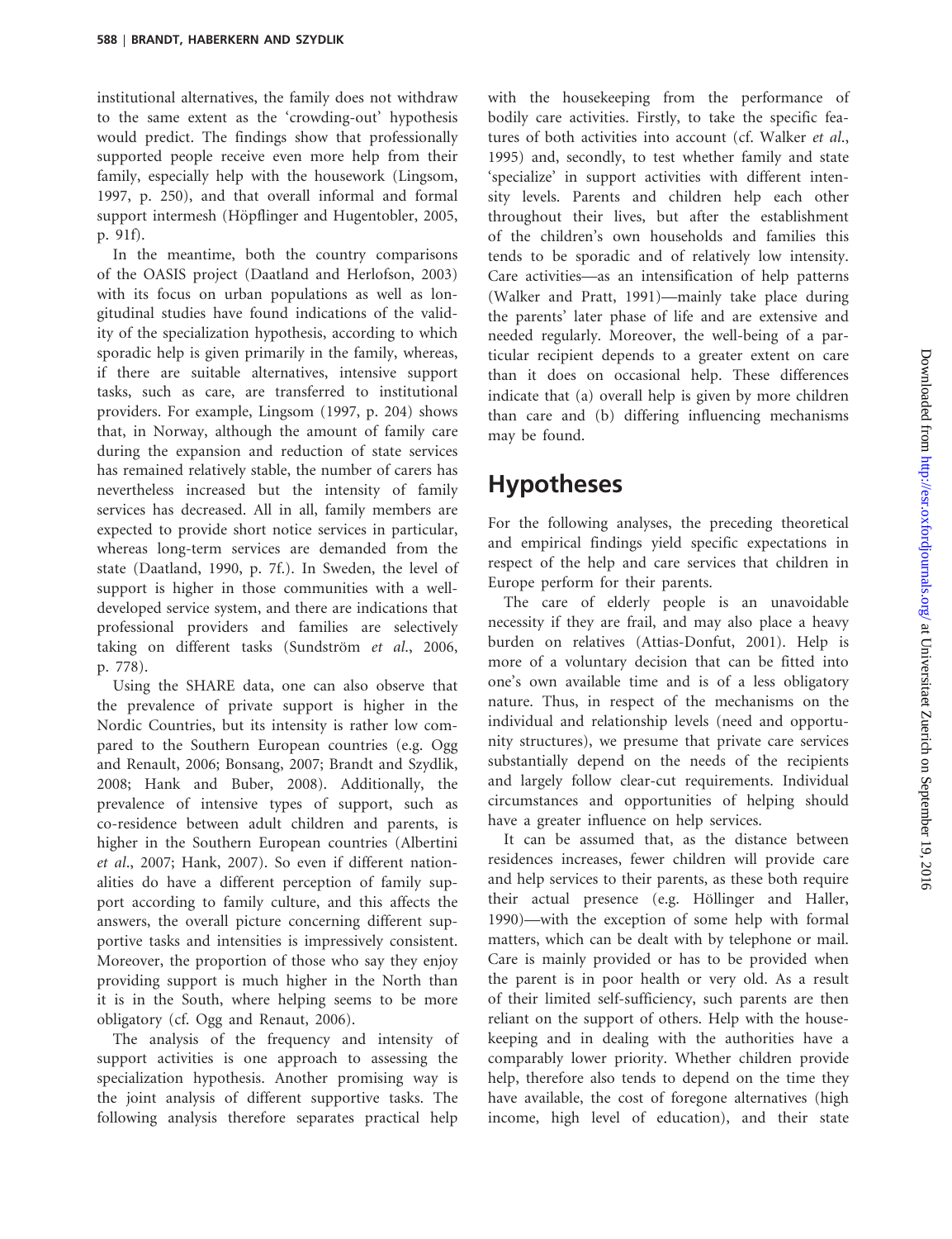of health. On account of the concepts of reciprocity and fair exchange, children who can most probably expect an inheritance from their parents should be more likely to provide help and care (Silverstein et al., 2002). This also applies to current financial transfers received from a particular parent. All in all, parents with more opportunities to stimulate instrumental services by giving money thus have a better chance of being helped and cared for by their children (Simmel, [1908]1958). Parents in a better financial position could also rely more on costly social services.

All these individual factors are embedded in differing family structures, which also have an effect on the types of support between adult offspring and elderly parents. There may be a lower probability of an individual child helping in families where the help could be shared between siblings. Moreover, having one's own children may lower the levels of support given to one's parents, because there may be competing obligations as the children also have to be cared for. On the other hand, children may increase and intensify the contact between respondents and their parents and thus also lead to more (mutual) support (cf. Hank and Buber,  $2008$ ).<sup>1</sup> The gender of both the recipient and the giver also has an effect on time transfers. Women provide more help overall and significantly more care than men (Bender, 1994). The situation is similar on the recipient side, women live longer (alone), and make use of help and care more often (Wurm and Tesch-Römer, 2006).

Even after taking all these individual factors and characteristics of relationships and families into account, there should still be differences between the countries. On account of the stated theoretical and empirical evidence, it can at least be assumed that cultural-contextual structures have a decisive influence on support in the family. We concentrate on national service provision as a functional equivalent to family help and care. This institutional context may not, however, have an identical effect on help and care services. In countries with a well-developed service sector, families may primarily receive support with the medically demanding, often burdensome and intensive care of their relatives, who they can then give into the care of professional providers for at least some of the time. However, children do not totally withdraw support, but tend to provide sporadic, less strenuous services, such as help with the housekeeping. So, provided that there are alternatives, everyone does what they are more qualified to do. The family may take on short-term, spontaneous help, and the state provides easily scheduled, long-term care services. Consequently, our hypothesis is children in countries with a well-developed social service sector should support their parents more frequently, but provide care less often than in countries with limited professional provision.

#### SHARE: Help and Care in Europe

The Survey of Health, Ageing and Retirement (SHARE) surveyed a total of 28,517 people aged over 50 including partners in 11 European countries (AU, BE, CH, DE, DK, ES, FR, GR, IT, NL, and  $SE$ ).<sup>2</sup> The following analyses take into consideration all child– parent relationships in which the responding child is older than 49 years and lives in a different household to the parents and not in an institution. The operationalization of help and care for parents outside the household<sup>3</sup> used here is given by the SHARE data as follows:

Now I would like to ask you about the help you have given to others. In the last twelve months, have you personally given any kind of help [...] to a family member from outside the household, a friend or neighbour?

Three types of help are presented, of which the first is physical care, and the next two types go into the following evaluations as practical help with the housekeeping:

- personal care, e.g. dressing, bathing or showering, eating, getting in or out of bed, and using the toilet;
- practical household help, e.g. with home repairs, gardening, transportation, shopping, household chores; and
- help with paperwork, such as filling out forms, settling financial, or legal matters.

Children who provide help and care to a parent are classified as both helpers and carers, provided that the care (alone or with assistance) has been provided at least once per week during the last 12 months.<sup>4</sup> Detailed information about all operationalizations can be found in the Table A1. Information about the elderly parent is provided by the responding child.

The empirical analyses first investigate the extent to which differences in the help and care of parents remain when individual and family characteristics have been taken into account by means of logistic regression models. The remaining differences are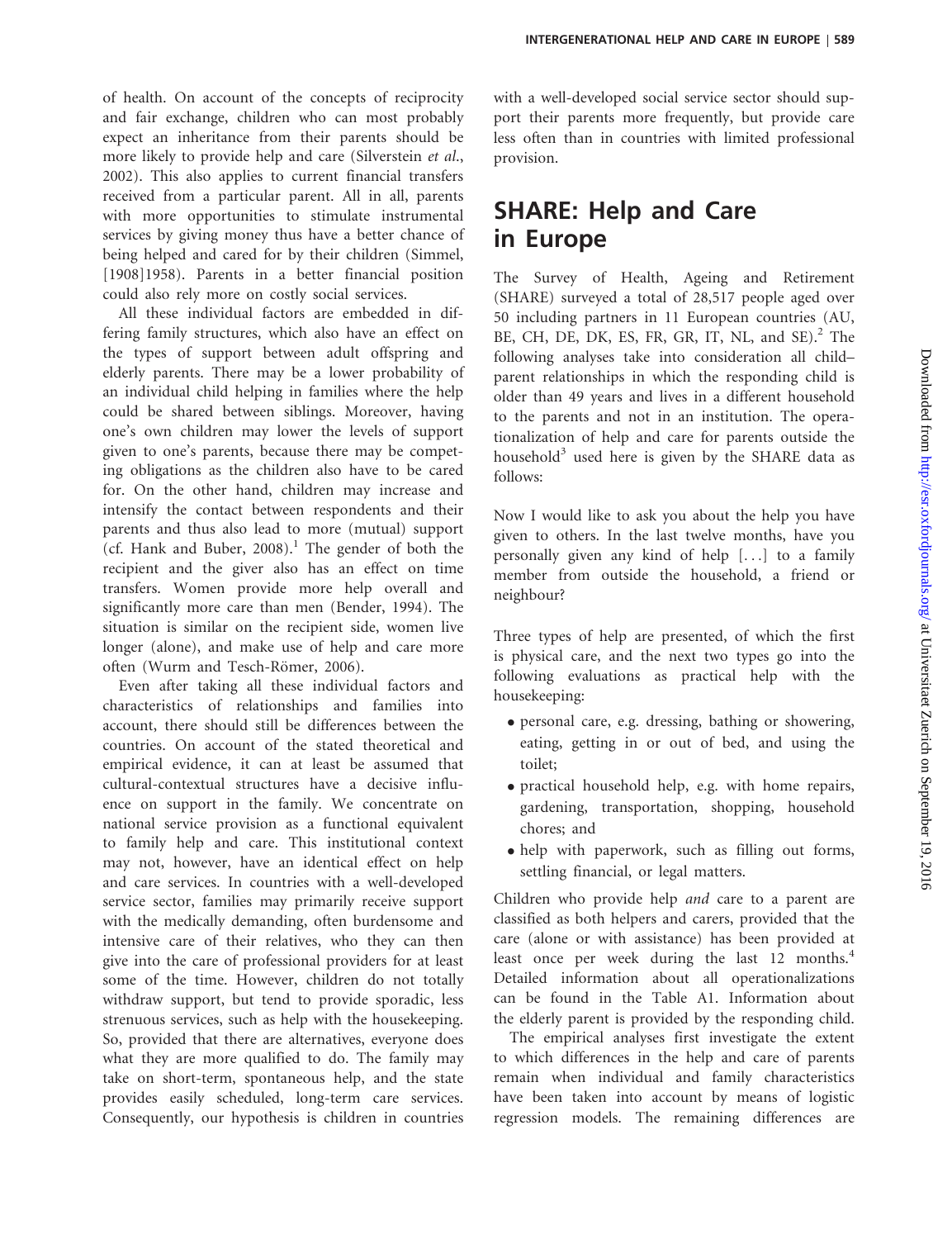subsequently explained by the general institutional conditions, initially by descriptive analyses. Finally, both the influences of individual and family factors, as well as the effects of the context are investigated. The latter is measured as the percentage of employees in social services and thus represents the overall public and private provision of professional help and care services for people and families in need.<sup>5</sup>

In order to record the characteristics of dyads, individuals, households, and countries appropriately, random intercept models for dichotomous, dependent variables with four levels (dyads, individuals, households, and countries) are estimated (cf. Hox, 2002, p. 103ff; Snijders and Bosker, 2004, p. 207ff; Rabe-Hesketh and Skrondal, 2005).<sup>6</sup> The multilevel model has four major advantages over binary logistic regression: (1) it facilitates a systematic analysis of the effects of various covariates measured on different levels on the dependent variable; (2) taking the multilevel structure into account provides unbiased parameter estimators; (3) the standard errors are correctly estimated, taking clustering into account (the observations on levels 2–4 do not contribute independent information); and (4) the total variation can be subdivided onto the various levels (Guo and Zhao, 2000, p. 444f). The following can therefore answer the question whether and to what extent there are still national differences after micro and meso factors have been taken into account, and what their causes might be. Composition effects are therefore controlled.

The basic equation for the four-level model with a dichotomous dependent variable y, an independent variable  $x$  on the first level and random intercepts can be written formally as follows (cf. Guo and Zhao, 2000, p. 446ff):

$$
\log\left[\frac{p_{ijkl}}{(1-p_{ijkl})}\right] = \logit(y_{ijkl}) = \beta_0 + \beta_1 x_{ijkl} + u_{0jkl}
$$
  
+  $v_{0kl} + w_{0l}$  (1)

with the subscripts  $i$  for level 1 (dyads),  $j$  for level 2 (individual),  $k$  for level 3 (household), and  $l$  for level 4 (country), the constants  $\beta_0$ , the residuals  $u_{0jkb}$  $v_{0kl}$  and  $w_{0l}$  on levels 2–4 (independent from one another), and  $p_{iikl} = Pr(y_{iikl} = 1)$ , the probability of the event occurring is modelled by means of a logit function.

The overall regression equation (1) derives from the level-specific equations  $(2)$ – $(5)$ :

$$
\log\left[\frac{p_{ijkl}}{(1-p_{ijkl})}\right] = \beta_{0jkl} + \beta_1 x_{ijkl} \tag{2}
$$

$$
\beta_{0jkl} = \beta_{0kl} + u_{0jkl} \tag{3}
$$

$$
\beta_{0kl} = \beta_{0l} + \nu_{0kl} \tag{4}
$$

$$
\beta_{0l} = \beta_0 + w_{0l} \tag{5}
$$

A different level of help services on the dyad, individual, household, and national levels is thus modelled explicitly in the concluding analyses.<sup>7</sup> However, random slopes are not introduced, as the effects of individual and family variables do not differ substantially between the countries.

#### Findings

There are significant differences in the levels of help in the countries investigated, that is in the proportion of children who have assisted a parent with the housekeeping during the last 12 months. Help with the housekeeping is given to parents in Europe in between 14 and 36 per cent of cases, whereby clear north–south differences can be seen in Figure 1: significantly more children give their parents such help in the north (SE, DK) than in the south (ES, IT, GR).

As Figure 2 shows, children generally provide care less frequently, in between 4 and 10 per cent of cases, and the provision of care has an opposite distribution to that of help: on average, twice as many children care for their parents in the south than in the north. All in all, more children help their parents than provide hands-on care. On a national level, care and help seem to be negatively related: countries with high help levels show low care levels and vice versa.

The national differences, recorded in models M1.0, M1.1, M2.0, and M2.1 by means of dummy variables (Table 1) largely remain even when individual opportunities and needs as well as family structures have been taken into account.<sup>8</sup>

According to the descriptive analyses, the Nordic countries are characterized by a higher level of help for parents than Germany, even after individual and family characteristics have been taken into account. However, help is less frequently encountered in the southern countries. The investigation of care reveals a different picture. Particularly, in the Mediterranean countries, but also in Austria, Switzerland, and the Benelux countries, more children seem to care for their parents. On the contrary, care provision tends to be less frequent in the Scandinavian countries and France than in Germany. However, on the basis of this model, one cannot fully determine the extent to which the results of the sample can be extended to the population, partly because using Germany as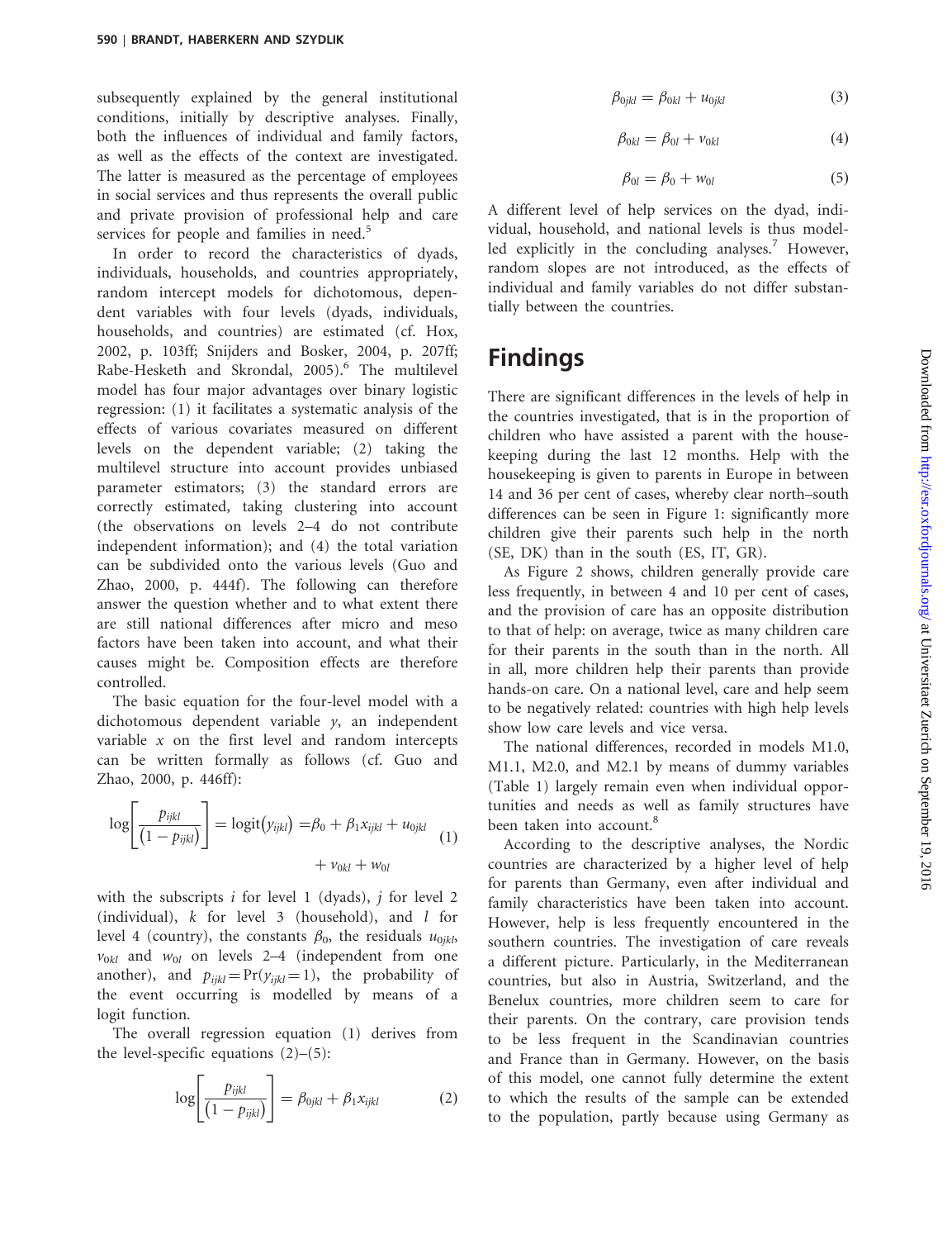

Source: SHARE 2004 release 2, own calculations, weighted. n=8021 dyads, percentages per country

Figure 1 Help for parents during the last 12 months



Source: SHARE 2004 release 2, own calculations, weighted. n=8021 dyads, percentages per country

Figure 2 Care for parents during the last 12 months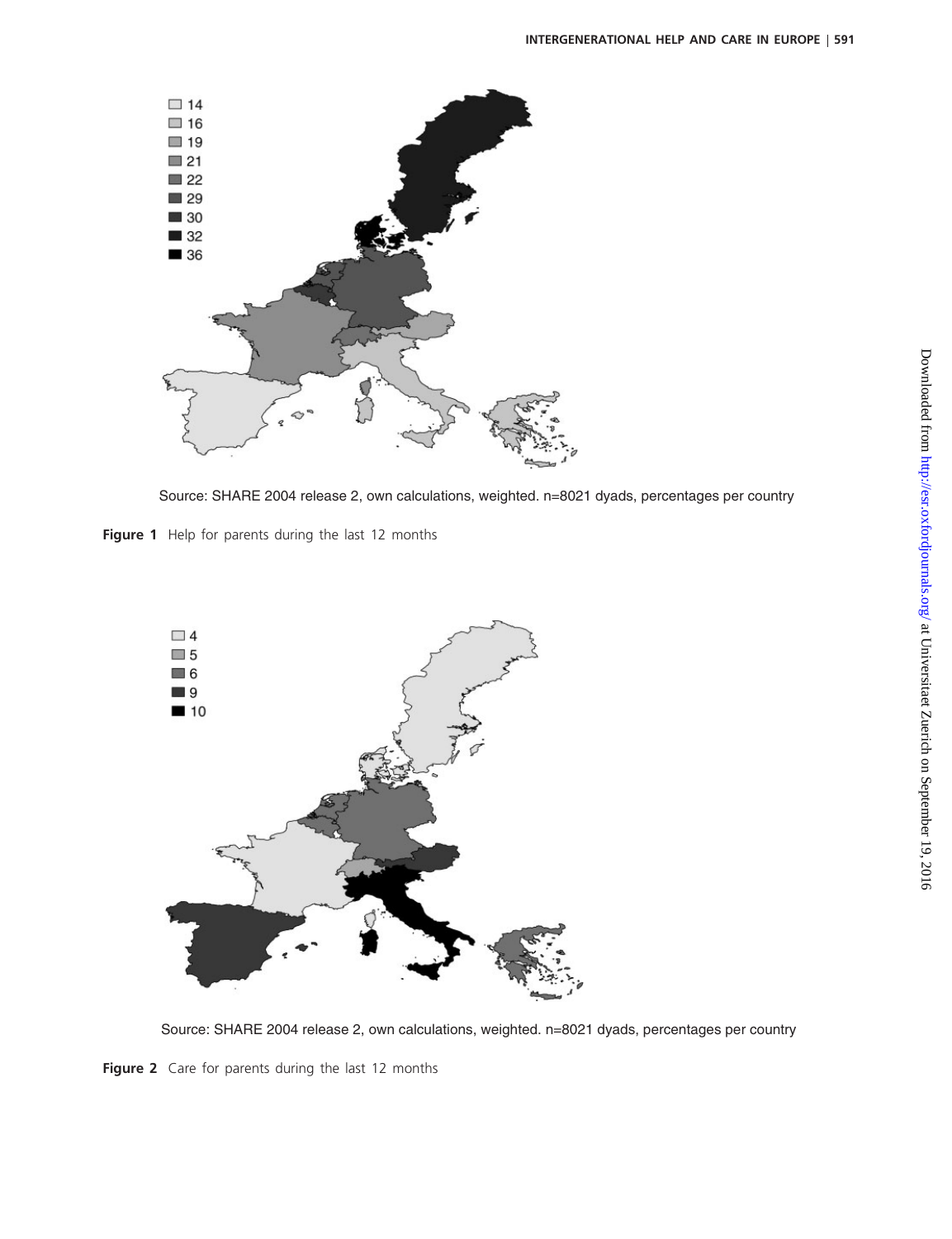|                         | Help                                 |                                   |                          | Care                  |  |  |
|-------------------------|--------------------------------------|-----------------------------------|--------------------------|-----------------------|--|--|
|                         | M <sub>1.0</sub> without<br>controls | M <sub>1.1</sub> with<br>controls | M2.0 without<br>controls | M2.1 with<br>controls |  |  |
| National indicators     |                                      |                                   |                          |                       |  |  |
| Sweden                  | (1.88)<br>0.20                       | $0.41^{\ast\ast\ast}$<br>(3.42)   | $-0.38$<br>$(-1.56)$     | $-0.19$<br>$(-0.77)$  |  |  |
| Denmark                 | $0.35***$<br>(2.83)                  | $0.54***$<br>(3.96)               | $-0.27$<br>$(-0.95)$     | $-0.01$<br>$(-0.02)$  |  |  |
| Netherlands             | 0.06<br>(0.56)                       | $0.33***$<br>(2.66)               | (0.48)<br>0.11           | $0.45^{+}$<br>(1.84)  |  |  |
| Belgium                 | 0.03<br>(0.26)                       | 0.02<br>(0.12)                    | 0.13<br>(0.62)           | 0.30<br>(1.29)        |  |  |
| France                  | $-0.38***$<br>$(-3.51)$              | (0.71)<br>0.09                    | $-0.47^+$ (-1.93)        | $-0.03$<br>$(-0.12)$  |  |  |
| Reference Germany       |                                      |                                   |                          |                       |  |  |
| Austria                 | $-0.56***$ $(-3.86)$                 | $-0.50***$ $(-3.19)$              | $0.55*$<br>(2.27)        | $0.77***$<br>(2.99)   |  |  |
| Switzerland             | $-0.34***$ $(-2.16)$                 | $-0.10$<br>$(-0.60)$              | $-0.15$<br>$(-0.46)$     | 0.30<br>(0.83)        |  |  |
| Spain                   | $-1.00***$ (-6.24)                   | $-0.89***$ $(-4.98)$              | 0.37<br>(1.52)           | (1.45)<br>0.41        |  |  |
| Italy                   | $-0.72***$ $(-5.27)$                 | $-0.70***$ $(-4.54)$              | $0.57^*$<br>(2.57)       | 0.36<br>(1.46)        |  |  |
| Greece                  | $-0.79***$ $(-6.50)$                 | $-0.64***$ $(-4.62)$              | $-0.01$<br>$(-0.05)$     | (0.69)<br>0.18        |  |  |
| <i>n</i> dyads          |                                      |                                   | 7,825                    |                       |  |  |
| Log likelihood          | $-4297.8$                            | $-3881.2$                         | $-1570.1$                | $-1293.0$             |  |  |
| Pseudo $r^2$ (McFadden) | 0.03                                 | 0.12                              | 0.02                     | 0.19                  |  |  |

Table 1 Help and care to parents in Europe, and national differences

Source: SHARE 2004 release 2, own calculations, sample weights are not used. Logistic regression, robust standard errors. Z-values in brackets.  $p+P<0.1$ ,  ${}^*P<0.05$ ,  ${}^{**}P<0.01$ ,  ${}^{***}P<0.001$  (two-tailed tests).

Note: Control variables: see Table A1.





Figure 3 Help for parents during the last 12 months and social services

a reference results in quite moderate estimates due to its average level of support. Moreover, the differences between the countries are more pronounced when care to co-resident parents is included (cf. Haberkern and Szydlik, 2008). All in all, the results clearly show, particularly in the case of intergenerational help, that there are substantial differences between the countries, even after individual and family characteristics have been taken into account.



Sources: 1. Help: SHARE 2004 release 2, own calculations, weighted. 2. ISIC N: OECD (2007). n=11, Correlation, \* p < .05 (two-tailed test).

Figure 4 Care for parents during the last 12 months and social services

Linking the specific national level of help or care with the national provision of social and health services reveals the following pattern (Figures 3 and 4): there is a significant positive connection between the intergenerational help for parents and the proportion of employees in the social services sector in a country. Children are more likely to help their parents in countries that provide extensive support for families and individuals.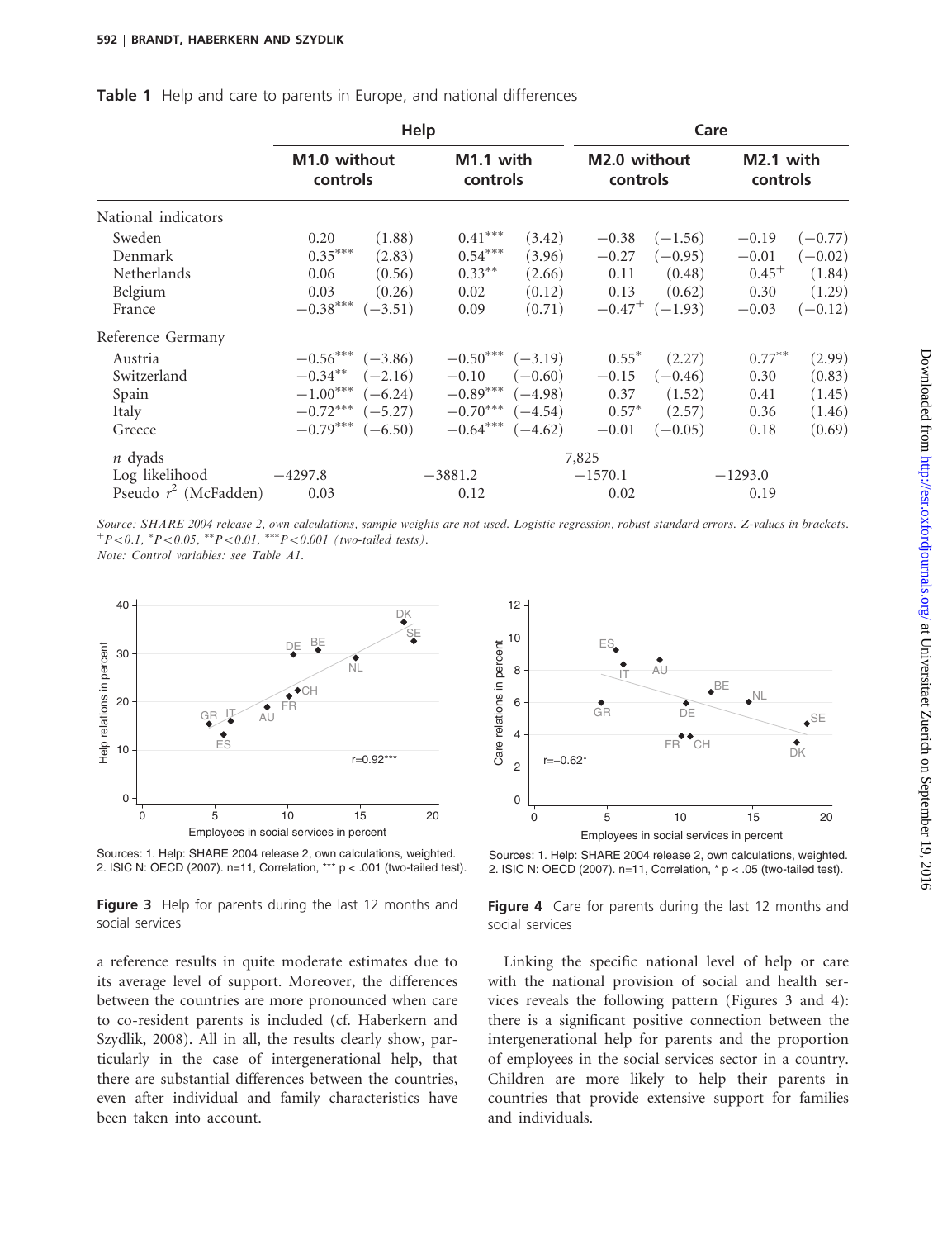The care of parents shows an opposite pattern. Wide-ranging provision, including care of the elderly, is associated with a lower proportion of people cared for by their children.

At this point, one then has to ask, to what extent do these interrelations remain when opportunity—need and family structures have been taken into account (Table 2)? The investigation of the influences of individual and family characteristics on help and care in Europe<sup>9</sup> shows clearly that a greater distance between households has a negative effect on both forms of support. This is more pronounced in the case of care as, in contrast to help, it always requires personal presence. Children with higher education and sufficient financial means ('household makes ends meet') are more prone to help their parents. These positive effects on help also indicate class effects. An exchange on the basis of a reciprocity norm can be found (cf. Brandt et al., 2008), above all in the case of help services. Children who expect an inheritance or who are currently receiving financial transfers from a parent are more likely to help, which indicates a reciprocal relationship. Parents with more financial resources are then able to encourage instrumental support by their children—even though they would also be in a better position to purchase professional services. The needs of the parents (health impairments and age) have positive effects on help and care, but to a much greater extent on the latter. To sum up, care mostly follows needs and help is also a matter of opportunities.

In respect of family structures, we find that gender constellations have a substantial effect. Women help and care more frequently and overall also receive

Table 2 Help and care to parents in Europe

|                                                                                                                                                                                                                                   |                                             | Help $(M1.2)$                                                                                                                                                                                                                                                                 |                                                                                                              | <b>Care (M2.2)</b>                                  |
|-----------------------------------------------------------------------------------------------------------------------------------------------------------------------------------------------------------------------------------|---------------------------------------------|-------------------------------------------------------------------------------------------------------------------------------------------------------------------------------------------------------------------------------------------------------------------------------|--------------------------------------------------------------------------------------------------------------|-----------------------------------------------------|
| Opportunity and need structures                                                                                                                                                                                                   |                                             |                                                                                                                                                                                                                                                                               |                                                                                                              |                                                     |
| Responding child                                                                                                                                                                                                                  |                                             |                                                                                                                                                                                                                                                                               |                                                                                                              |                                                     |
| Geographical distance<br>Self-perceived health<br>Medium level of education (reference low)<br>High level of education<br>Household makes ends meet<br>Employment                                                                 | $0.15***$<br>$0.32***$<br>$0.25***$<br>0.11 | $-0.53***$ $(-13.16)$ $-0.81***$ $(-7.19)$<br>$0.46***$ $(3.63)$ $0.31$ $(1.23)$                                                                                                                                                                                              | $(2.50)$ $-0.63$ $(-0.55)$<br>$(2.86)$ 0.31 $(1.08)$<br>$(2.30)$ $-0.14$ $(-0.62)$<br>$(1.06)$ 0.34 $(1.49)$ |                                                     |
| Parent                                                                                                                                                                                                                            |                                             |                                                                                                                                                                                                                                                                               |                                                                                                              |                                                     |
| Financial transfers to child<br>Gift/inheritance to child<br>Probability of bequest $\geq 50$ per cent (reference $\leq 50$ per cent)<br>Probability of bequest unknown<br>Partner<br>Perceived health impairments<br>Age (years) | $0.80^{***}$                                | $0.27***$ $(2.53)$ $0.20$ $(0.88)$<br>$0.64***$ $(6.20)$ $0.58*$ $(2.36)$<br>$-0.16$ $(-0.50)$ $-0.37$ $(-0.38)$<br>$-0.68***$ $(-6.02)$ $-0.47$ $(-1.61)$<br>$0.24***$ $(5.44)$ $0.84***$ $(13.81)$<br>$0.03***$ $(3.89)$ $0.15***$ $(8.12)$                                 | $(3.78)$ 0.20                                                                                                | (0.42)                                              |
| <b>Family structures</b>                                                                                                                                                                                                          |                                             |                                                                                                                                                                                                                                                                               |                                                                                                              |                                                     |
| Son-mother (reference daughter-mother)<br>Daughter-father<br>Son-father<br>Number of children<br>Number of siblings                                                                                                               |                                             | $-0.76***$ $(-7.18)$ $-2.13***$ $(-6.71)$<br>$-0.70$ $(-7.10)$ $-2.15$ $(-0.71)$<br>$-1.11^{***}$ $(-7.73)$ $-0.78$ $(-2.29)$<br>$-1.40^{***}$ $(-8.64)$ $-2.51^{***}$ $(-4.45)$<br>$-0.11^{**}$ $(-2.67)$ $-0.12^+$ $(-1.86)$<br>$-0.13^{***}$ $(-4.93)$ $-0.07^+$ $(-1.86)$ |                                                                                                              |                                                     |
| Cultural-contextual structures<br>Social services                                                                                                                                                                                 | $0.14***$                                   |                                                                                                                                                                                                                                                                               |                                                                                                              | $(7.81)$ $-0.04$ <sup>*</sup> ] $(-1.63)$ $[-2.14]$ |
| Model characteristics                                                                                                                                                                                                             |                                             |                                                                                                                                                                                                                                                                               |                                                                                                              |                                                     |
| IntraClassCorrelation countries (empty model)<br>$n$ dyads: child-parent-relationship (level 1)<br>$n$ individuals: responding child (level 2)<br>$n$ households: partners (level 3)<br>$n$ countries (level 4)                   | 0.05                                        |                                                                                                                                                                                                                                                                               | 0.02<br>7,825<br>6,350<br>5,595<br>11                                                                        |                                                     |

(continued)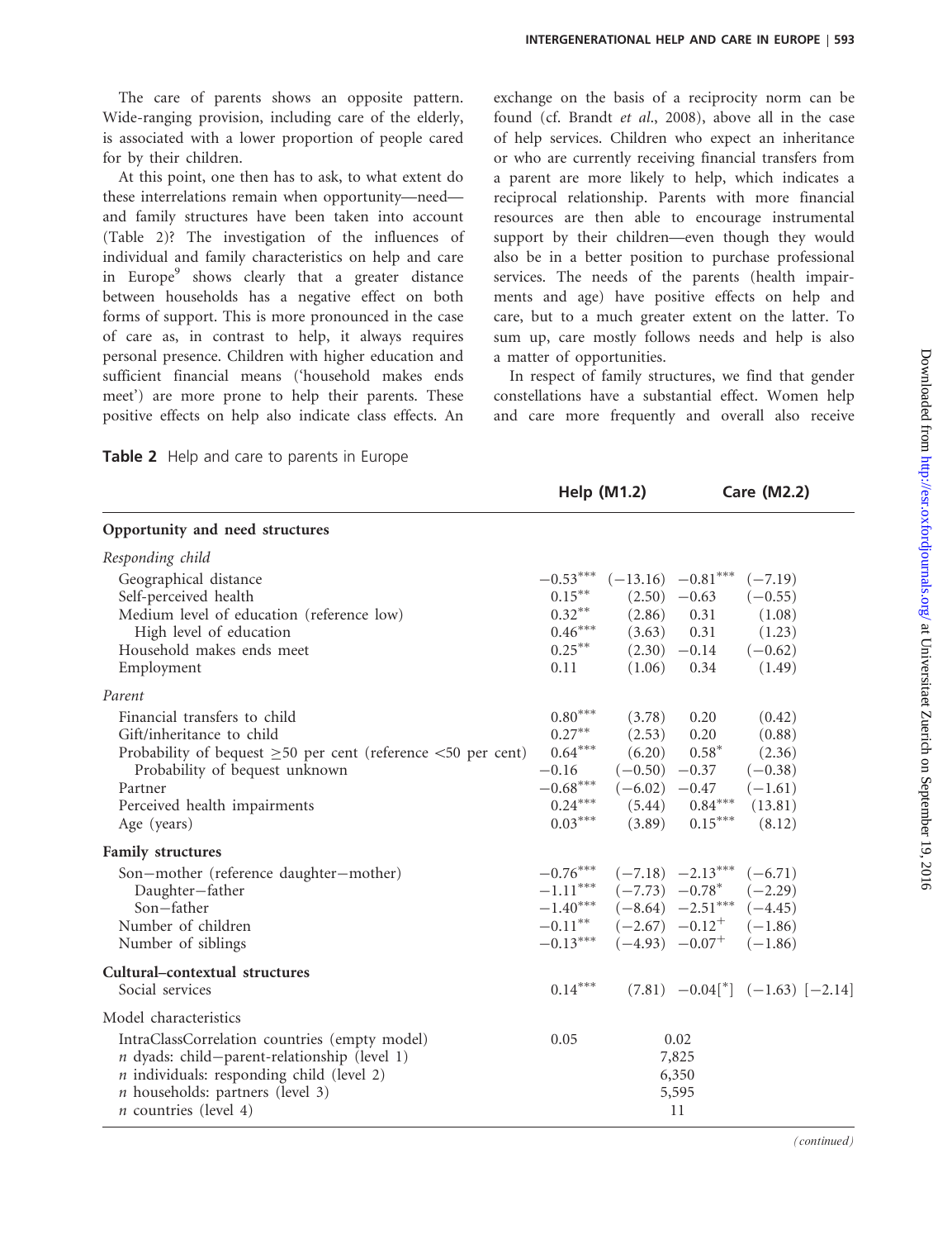#### Table 2 Continued

|                         | Help (M1.2) |        |           | <b>Care (M2.2)</b> |  |
|-------------------------|-------------|--------|-----------|--------------------|--|
| Variances               |             |        |           |                    |  |
| Level 1                 |             |        | $\pi^2/3$ |                    |  |
| Level 2                 |             |        |           |                    |  |
| Empty model             | 1.74        | (0.51) | 11.31     | (10.11)            |  |
| Without macro-indicator | 1.52        | (0.55) | 5.51      | (4.70)             |  |
| With macro-indicator    | 1.62        | (0.58) | 5.57      | (4.53)             |  |
| Level 3                 |             |        |           |                    |  |
| Empty model             | 1.93        | (0.41) | 0.22      | (1.95)             |  |
| Without macro-indicator | 2.06        | (0.44) | 1.61      | (4.02)             |  |
| With macro-indicator    | 2.13        | (0.46) | 1.53      | (3.93)             |  |
| Level 4                 |             |        |           |                    |  |
| Empty model             | 0.39        | (0.18) | 0.23      | (0.09)             |  |
| Without macro-indicator | 0.45        | (0.21) | 0.47      | (0.06)             |  |
| With macro-indicator    | 0.03        | (0.02) | 0.28      | (0.05)             |  |
| BIC                     | 7857.2      |        | 2764.5    |                    |  |

Source: SHARE release 2, own calculations, sample weights are not used. Logistic multi-level models, seven integration points, adaptive quadrature. Z-values/standard errors in brackets, recalculated for finite samples in squared brackets. All quasi-metric variables proved to have linear effects and mean-centred.  ${}^{+}P<0.10$ ,  ${}^{*}P<0.05$ ,  ${}^{**}P<0.01$ ,  ${}^{***}P<0.001$  (two-tailed tests).

more support. Above all, mothers receive more help, both from daughters as well as from sons. However, daughters are far more likely to provide care—in comparison to help—than sons, which points to the gender-specific connotation of care. Children are more likely to help when they do not have any children of their own, to whom they have to give their time and attention. This leads to the interpretation that children are to be regarded rather as competing obligations than an opportunity for respondents to provide more support to their parents. Additionally, the probability of helping decreases with each additional sibling. However, care does not seem to depend on the number of siblings. This indicates that children probably have to involve themselves jointly in the care of their parents, as care entails a greater overall expenditure of time and money than help activities.

It is of prime importance to establish whether differences in the levels of help and care can actually be located at the national level and, if so, which effects specific national factors have. Overall, the proportion of variation of help services that can be attributed to the national level is 5 per cent. It is 2 per cent for care services. Taking the proportion of employees in social and health services into account as explanatory factor substantially reduces the variance at national level in both models. This indicates that the differences between countries can be correctly identified with the aid of the selected indicator.<sup>10</sup> The effects fully confirm the descriptive results: the higher the proportion of social and health services, the more children help their parents ('crowding in') and the fewer children care for their parents ('crowding out'). These, at first glance, contradictory results can be reconciled on the basis of the specialization hypothesis: in countries with a well-developed service system, the family tends to give sporadic, practical help, while the state takes on the vital and time-consuming care. However, families tend to have to take on the care in the Mediterranean countries where the provision of institutional care is poor. A low level of state support for the family thus takes its toll on other family services, such as everyday help.

#### Conclusion

The initial questions were as follows: what are the differences between help and care services provided by adult children for their parents in Europe and how could these be explained? In brief, the differences are substantial. Help and care each follow their own mechanisms, not only on the individual and family but also on the societal levels. Whereas care is frequently a necessity, the performance of which is determined by the needs of the heavily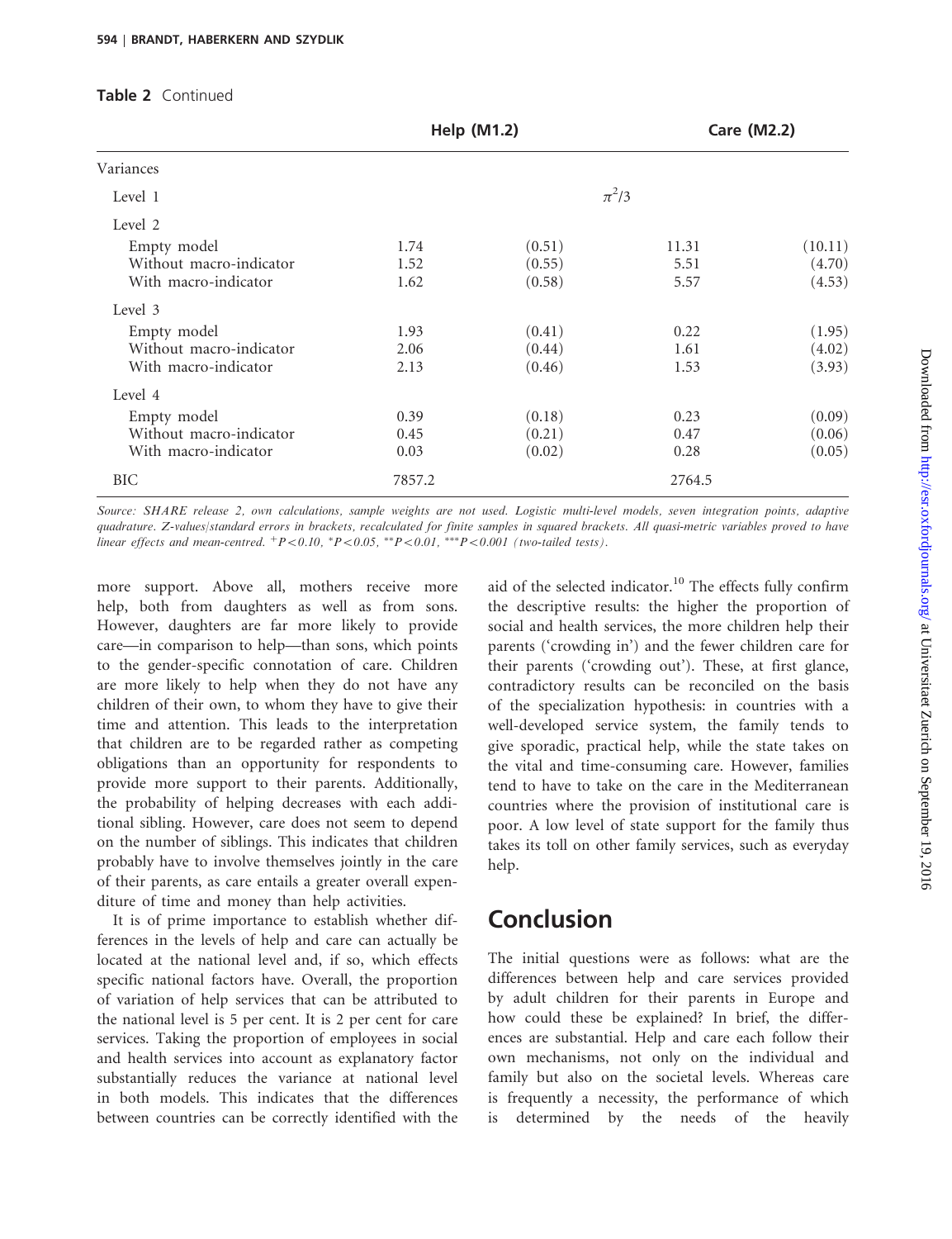dependent recipient, help services are less obligatory and can more easily be performed by children on a voluntary basis. Public provisions, which make it easier for the family to look after the elderly, therefore, have completely different effects on these two types of support. Public and private sector services stimulate familial help activities ('crowding in') but tend to displace intensive care activities ('crowding out'). This supports the specialization hypothesis. Professional providers take over the more challenging, intensive, and essential care of the elderly, whereas children tend to give voluntary, less intensive, and less onerous help.

The finding of a systematic division of labour between state and family thus supports Litwak's 'task-specificity model' on the societal level. Consequently, tasks are not taken on by every available person or institution. On the contrary, the services are divided between them according to the type and scope of the activity, provided that there are alternatives to family support. Viewed from a functionalistic perspective, the relationship between state and family can thus be seen to be a division of labour and less as a mutual advantage or displacement process.

As welfare state institutions reflect cultural norms, one should also note the influence of family culture (cf. Reher, 1998), which is interwoven with social service provision and its acceptance on the one hand and family support on the other hand: if family ties are supposed to be strong and the family community is thus regarded as self sufficient, such as in the Mediterranean countries, the state does not provide much support for individuals or families in need. This may lead to an overtaxing of family (self-)help, as is also shown by the fact that 'too much family' results in too few families (Livi-Bacci, 2001): 'The irony is that what is considered as a pro-family social policy in these countries, maintains family responsibilities by force (lack of alternatives), but at the expense of family formation' (Daatland, 2001, p. 19). The analyses presented here show a similar pattern. The more a family has to fend for itself with the care of elderly parents, the more likely they are to undertake care activities, but this then takes its toll on the less onerous, voluntary support, such as everyday help, and is possibly also at the expense of the quality of the overall support of the elderly.

#### Notes

1. We did not include grandchild care in the analyses, because we do not want to limit the analyses on grandparents. Additionally, we see the number of grandchildren as time-restriction for the children that leads to less support to their parents.

- 2. The following declaration has to be given in conjunction with the use of SHARE data: 'This paper uses data from release 2 of SHARE 2004. The SHARE data collection has been primarily funded by the European Commission through the 5th framework programme (project QLK6- CT-2001-00360 in the thematic programme Quality of Life). Additional funding came from the US National Institute on Ageing (U01 AG09740-13S2, P01 AG005842, P01 AG08291, P30 AG12815, Y1-AG-4553-01, and OGHA 04- 064). Data collection in Austria (through the Austrian Science Foundation, FWF), Belgium (through the Belgian Science Policy Office) and Switzerland (through BBW/OFES/UFES) was nationally funded. The SHARE data collection in Israel was funded by the US National Institute on Aging (R21 AG025169), by the German-Israeli Foundation for Scientific Research and Development (G.I.F.), and by the National Insurance Institute of Israel. Further support by the European Commission through the 6th framework program (projects SHARE-I3, RII-CT-2006- 062193, and COMPARE, CIT5-CT-2005-028857) is gratefully acknowledged. For methodological details see Börsch-Supan and Jürges (2005)'. Israel is not included in the analyses as it is not a European welfare state.
- 3. Co-residence is certainly also an important form of support in itself (e.g. Kohli, 2004). This was not taken into account here, as this was the only way that (a) help and care could be quantified comparably, and (b) when investigating adult children, it is questionable who is (more likely to be) supporting whom by 'providing accommodation' (see also Künemund and Vogel, 2006; Ogg and Renaut, 2006). Apart from that, the empirical results and conclusions did not change when co-residence was taken into account as help per se, partly, because only very few children over 50 years live with their old parents (less than 1 per cent of all adult children in Europe, ranging from lower than 1 per cent of child– parent-dyads in Switzerland to 8 per cent in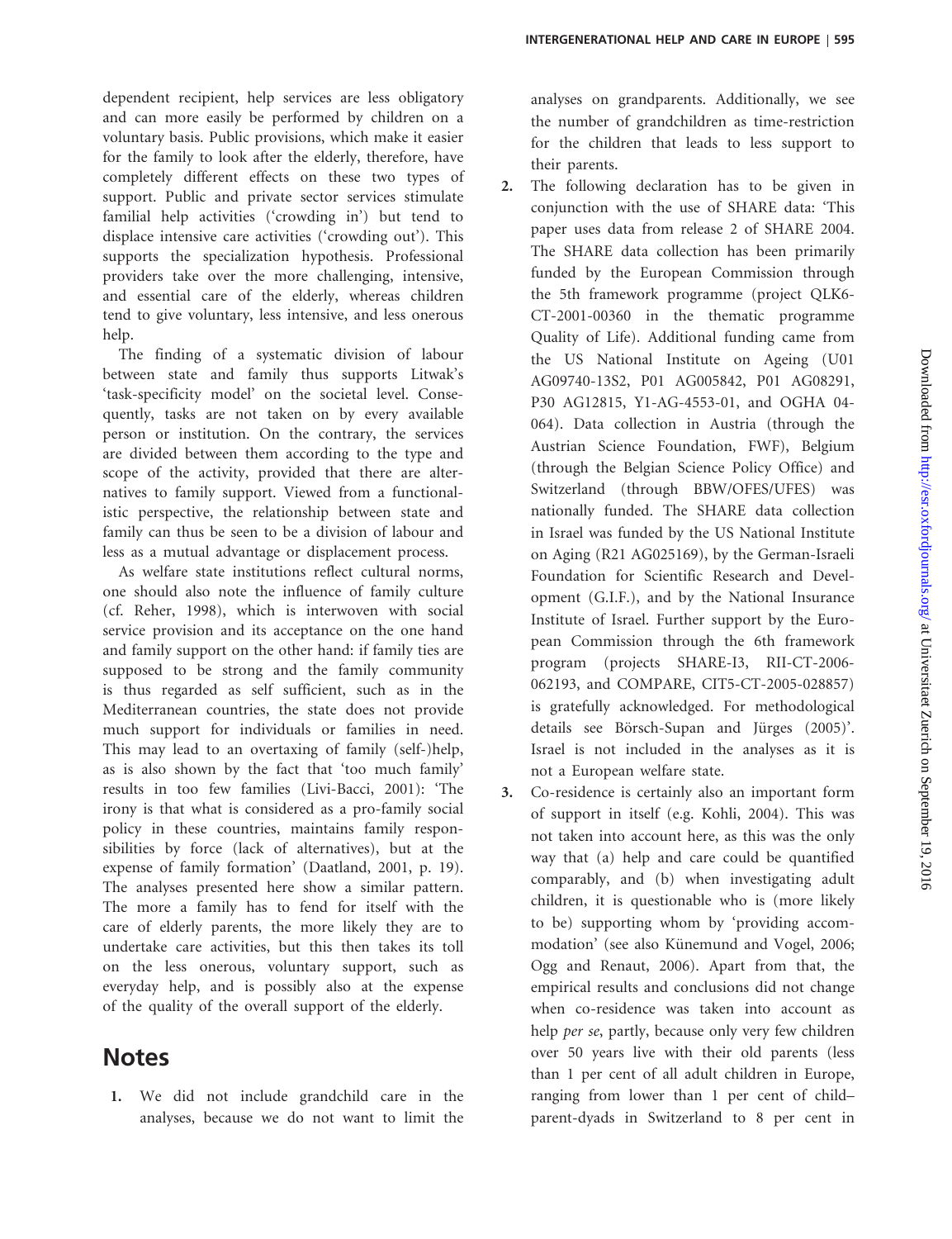Spain). The contentual conclusions therefore remain valid when co-residence is recorded as support. If we control for parents still having (another) child in their household, the results for help and care do not change either, with this variable having no significant effect.

- 4. The results do not change substantially if (rare) less regular care activities are included in the analyses, and the interpretations—also in relation to sporadic help—are not affected by this concentration on weekly care. Results concerning north–south differences also still hold if all carers are additionally categorized as helpers.
- 5. We have tested several different welfare indicators such as ambulant care, family policy expenditure, or social policy expenditure, with service indicators having the most stable and important effects on family help and care. Unfortunately, it is not possible to test macro-factors against each other in one model due to the—from a statistical point of view—few observations on the country level.
- 6. Each dyad characteristic was only observed once, whereas individual, household, and national characteristics were observed several times. They form levels 2, 3, and 4. For the multilevel analysis of family data, see Snijders and Kenny (1999).
- 7. The estimation is made with the aid of the GLLAMM module and the xtmelogit-procedure in Stata (Rabe-Hesketh et al., 2004; Grilli and Rampichini, 2006). A minimum of eight integration points are used. The method of estimation is the 'adaptive quadrature'. This numerical integration method has shown itself to be relatively robust in comparison with other estimation processes (e.g. MQL and PQL) in simulations under various random sample conditions (Rabe-Hesketh et al., 2004, p. 31; Skrondal and Rabe-Hesketh, 2004, Chapter 6; Snijders and Bosker, 2004, p. 219). Moreover, in contrast to other methods, the deviance statistics can be interpreted (Snijders and Bosker, 2004, pp. 200, 218f).
- 8. Although robust standard errors are used, one still has to be careful when interpreting the effects and significance levels. As there are only 11 observations at national level, this method tends to underestimate the standard errors, and the parameter estimation could provide distorted

estimators. Apart from that, there is no correction here for the autocorrelation by means of repeated observations of individuals and households. These problems are eliminated in the following multi-level models (Table 2) by the explicit modelling of the various levels. The individual and familial influencing factors are therefore shown in the multilevel models M1.2 and M2.2.

- 9. The models are tested for consistency in the individual countries. The direction of significant effects does not differ between the countries and the overall differences are marginal. A pooled cross-country estimation can therefore be made without shedding coefficients and without a major loss of information.
- 10. The Z-values show that social service provision is a crucial indicator for help in Europe: it is the third most important factor after the geographical distance, which has the greatest influence on help to parents and the gender combination between child and parent. The most powerful predictors of intergenerational care are in descending order: perceived health status of parent, age of parent, geographical distance, and gender constellation.

#### Acknowledgements

We are grateful for the helpful comments received from the anonymous reviewers of this journal and from our colleagues in the Research Group AGES ('LAbour, GEneration, Stratification'), Christian Deindl, Corinne Igel, and Bettina Isengard. We have also benefited from the feedback we received after giving presentations in Berlin, Boston, Glasgow, Kassel, and Lausanne. We are also very grateful for the support given to the 'Generations in Europe' project by the Swiss National Science Foundation. The paper has been awarded the Vontobel Award for Research on Ageing.

#### References

- Alber, J. (1995). A Framework for the Comparative Study of Social Services. Journal of European Social Policy, 5, 131–149.
- Albertini, M., Kohli, M. and Vogel, C. (2007). Intergenerational Transfers of Time and Money in European Families: Common Patterns—Different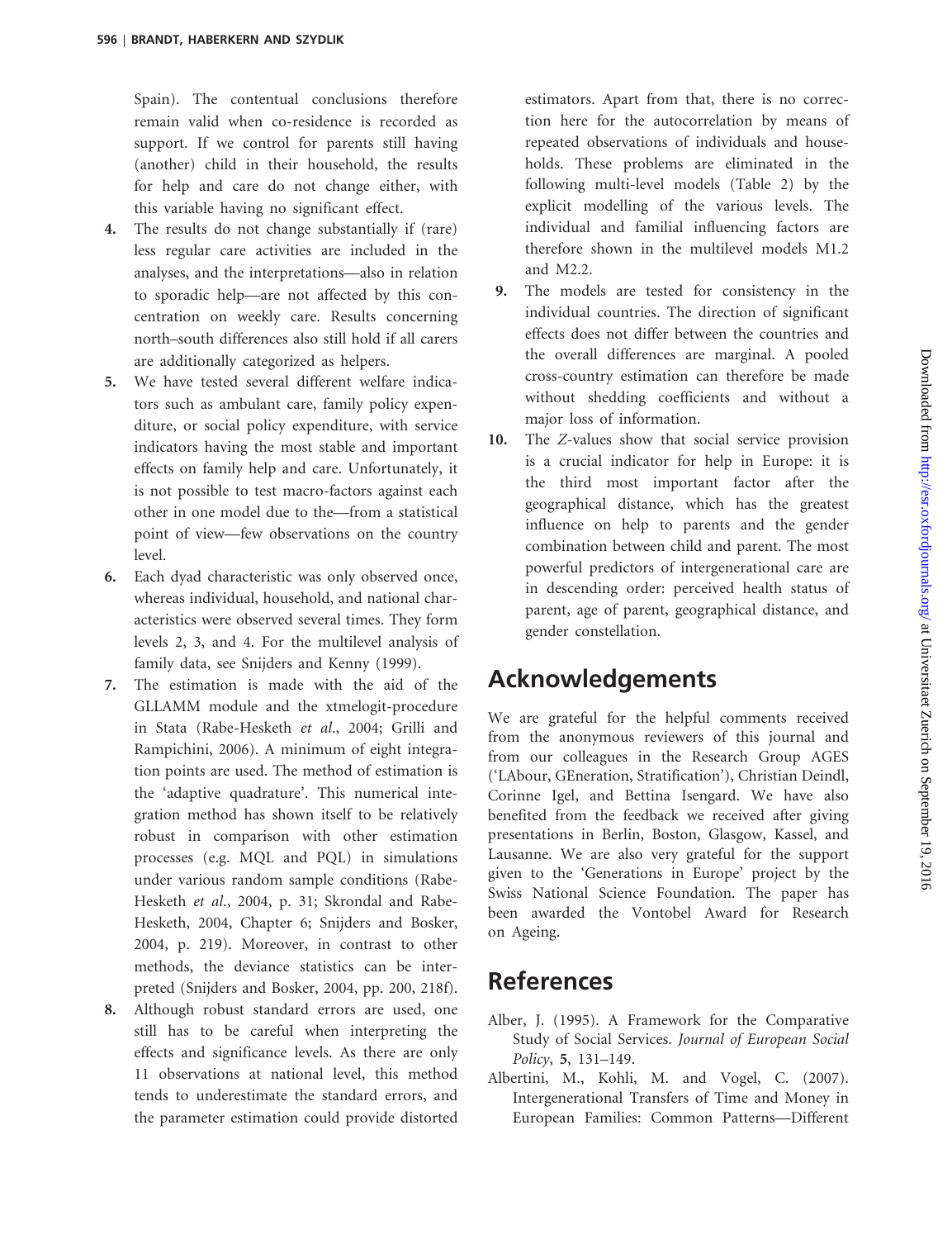Regimes? Journal of European Social Policy, 17, 319–334.

- Attias-Donfut, C. (2001). The Dynamics of Elderly Support: The Transmission of Solidarity Patterns Between Generations. Zeitschrift für Gerontologie und Geriatrie, 34, 9–15.
- Attias-Donfut, C. (2003). Family Transfers and Cultural Transmissions between Three Generations in France. In Bengtson, V. L. and Lowenstein, A. (Eds.), Global Aging and Challenges to Families. New York: Aldine de Gruyter, pp. 214–250.
- Attias-Donfut, C., Ogg, J. and Wolff, F.-C. (2005). European Patterns of Intergenerational Financial and Time Transfers. European Journal of Ageing, 2, 161–173.
- Attias-Donfut, C. and Wolff, F.-C. (2000). Complementarity between Private and Public Transfers. In Arber, S. and Attias-Donfut, C. (Eds.), The Myth of Generational Conflict: The Family and State in Ageing Societies. London: Routledge, pp. 47–68.
- Bahle, T. and Pfenning, A. (2001). Angebotsformen und Trägerstrukturen Sozialer Dienste im Europäischen Vergleich. Mannheim: MZES.
- Bauer, R. (2001). Personenbezogene soziale Dienstleistungen: Begriff, Qualität und Zukunft. Wiesbaden: Westdeutscher Verlag.
- Bazo, M. T. and Ancizu, I. (2004). Family and Service Support. In Lowenstein, A. and Ogg, J. (Eds.), OASIS—Old Age and Autonomy: The Role of Service Systems and Intergenerational Family Solidarity. Haifa: University of Haifa, pp. 227–256.
- Bender, D. (1994). Betreuung von Hilfs-Oder Pflegebedürftigen Angehörigen in Mehrgenerationenfamilien. In Bien, W. (Ed.), Eigeninteresse oder Solidarität—Beziehungen in modernen Mehrgenerationenfamilien. Opladen: Leske & Budrich, pp. 223–248.
- Bengtson, V. L. (2001). Beyond the Nuclear Family: The Increasing Importance of Multigenerational Relationships in American Society. Journal of Marriage and Family, 63, 1–16.
- Blinkert, B. and Klie, T. (2004). Gesellschaftlicher Wandel und Demografische Veränderungen als Herausforderungen für die Sicherstellung der Versorgung pflegebedürftiger Menschen. Sozialer Fortschritt, 53, 319–325.
- BMFSFJ (Eds.) (2006). Familie Zwischen Flexibilität und Verlässlichkeit. Perspektiven für eine Lebenslaufbezogene Familienpolitik. Siebter Familienbericht, authored by Allmendinger, J. et al. Berlin: Bundesministerium für Familie, Senioren, Frauen, und Jugend.
- Bonsang, E. (2007). How do Middle-Aged Children Allocate Time and Money Transfers to their Older Parents in Europe? Empirica, 34, 171–188.
- Börsch-Supan, A. and Jürges, H. (Eds.) (2005). Health, Ageing and Retirement in Europe—Methodology. Mannheim: Mannheim Research Institute for the Economics of Ageing.
- Brandt, M. and Szydlik, M. (2008). Soziale Dienste und Hilfe zwischen Generationen in Europa. Zeitschrift für Soziologie, 37, 301-320.
- Brandt, M. et al. (2008). Reziprozität zwischen erwachsenen Generationen: Familiale Transfers im Lebenslauf. Zeitschrift für Gerontologie und Geriatrie, 41, 374–381.
- Daatland, S. O. (1990). 'What Are Families for?' On Family Solidarity and the Preference for Help. Ageing and Society, 10, 1–15.
- Daatland, S. O. (2001). Ageing, Families and Welfare Systems: Comparative Perspectives. Zeitschrift für Gerontologie und Geriatrie, 34, 16–20.
- Daatland, S. O. and Herlofson, K. (2003). Families and Welfare States: Substitution or Complementarity. In Lowenstein, A. and Ogg, J. (Eds.), OASIS: Old Age and Autonomy—The Role of Service Systems and Intergenerational Family Solidarity. The Final Report. Haifa: University of Haifa, pp. 281–305.
- Daatland, S. O. and Lowenstein, A. (2005). Intergenerational Solidarity and the Family-Welfare State Balance. European Journal of Ageing, 2, 174–182.
- Esping-Andersen, G. (1999). Social Foundations of Postindustrial Economics. Oxford: Oxford University Press.
- Ferrara, M. (1996). The Southern Model of Welfare in Social Europe. Journal of European Social Policy, 6, 179–189.
- Grilli, L. and Rampichini, C. (2006). A Review of Random Effects Modelling Using GLLAMM in Stata, Department of Statistics, University of Florence.
- Guo, G. and Zhao, H. (2000). Multilevel Modeling for Binary Data. Annual Review of Sociology, 26, 441–462.
- Haberkern, K. and Szydlik, M. (2008). Pflege der Eltern— Ein europäischer Vergleich. Kölner Zeitschrift für Soziologie und Sozialpsychologie, 60, 78–101.
- Hank, K. (2007). Proximity and Contacts Between Elderly Parents and Their Adult Children: A European Comparison. Journal of Marriage and Family, 69, 157–173.
- Hank, K. and Buber, I. (2009). Grandparents Caring for Their Grandchildren: Findings from the 2004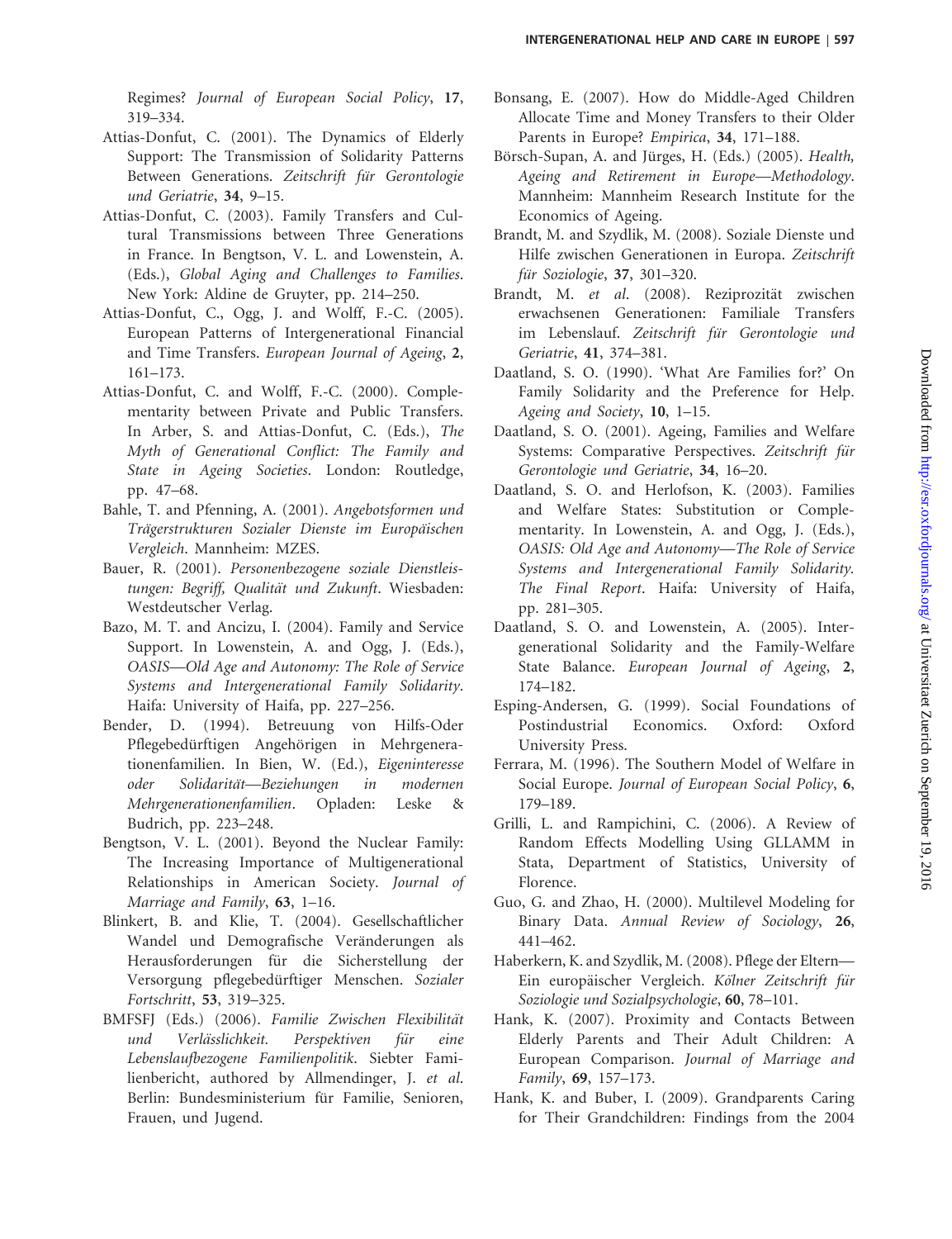Survey of Health, Ageing and Retirement in Europe. Journal of Family Issues, 30, 53–73.

- Höllinger, F. and Haller, M. (1990). Kinship and Social Networks in Modern Societies: A Cross-Cultural Comparison among Seven Nations. European Sociological Review, 6, 103–124.
- Höpflinger, F. and Hugentobler, V. (2005). Familiale, Ambulante und Stationäre Pflege im Alter— Perspektiven für die Schweiz. Bern: Huber.
- Hox, J. (2002). Multilevel Analysis Techniques and Applications. Mahwah, NJ: Lawrence Erlbaum Associates.
- Kohli, M. (1999). Private and Public Transfers between Generations: Linking the Family and the State. European Societies, 1, 81–104.
- Kohli, M. (2004). Intergenerational Transfers and Inheritance: A Comparative View. In Silverstein, M. (Ed.), Intergenerational Relations Across Time and Place, Vol. 24: Annual Review of Gerontology and Geriatrics. New York: Springer, pp. 266–289.
- Künemund, H. and Rein, M. (1999). There is More to Receiving than Needing: Theoretical Arguments and Empirical Explorations of Crowding In and Crowding Out. Ageing and Society, 19, 93–121.
- Künemund, H. and Vogel, C. (2006). Öffentliche und Private Transfers und Unterstützungsleistungen im Alter—"Crowding In" oder "Crowding Out"? Zeitschrift für Familienforschung, 18, 269–289.
- Lingsom, S. (1997). The Substitution Issue. Care Policies and Their Consequences for Family Care. Oslo: Norwegian Social Research.
- Litwak, E. (1985). Helping the Elderly: Complementary Roles of Informal Networks and Formal Systems. New York: Guilford Press.
- Litwak, E. et al. (2003). Theories about Families, Organizations and Social Supports. In Bengtson, V. L. and Lowenstein, A. (Eds.), Global Aging and Challenges to Families. New York: Aldine de Gruyter, pp. 27–53.
- Livi-Bacci, M. (2001). Too Few Children and Too Much Family. Daedalus, 130, 139.
- Lowenstein, A. and Ogg, J. (Eds.) (2003). OASIS: Old Age and Autonomy—The Role of Service Systems and Intergenerational Family Solidarity. The Final Report. Haifa: University of Haifa.
- Motel-Klingebiel, A. and Tesch-Römer, C. (2006). Familie im Wohlfahrtsstaat—Zwischen Verdrängung und Gemischter Verantwortung. Zeitschrift für Familienforschung, 18, 290–314.
- Motel-Klingebiel, A., Tesch-Römer, C. and von Kondratowitz, H.-J. (2005). Welfare States Do Not Crowd Out the Family: Evidence for Mixed

Responsibility from Comparative Analyses. Ageing and Society, 25, 863–882.

- OECD (2007). Annual Labour Force Statistics, Retrieved November 11, 2007 [Data download: October 11, 2006] (oecd.org/document/48/ 0,3343,en\_21571361\_33915056\_39095792\_1\_1\_1\_ 1,00.html#EmpDB).
- Ogg, J. and Renaut, S. (2006). The Support of Parents in Old Age by Those Born during 1945-1954: A European Perspective. Ageing and Society, 26, 723–743.
- Petermann, S. (2005). Persönliche Netzwerke: Spezialisierte Unterstützungsbeziehungen oder Hilft Jeder Jedem? In Otto, U. and Bauer, P. (Eds.), Mit Netzwerken professionell zusammenarbeiten Soziale Netzwerke in Lebenslauf- und Lebenslagenperspektive, Vol. 1: Fortschritte der Gemeindepsychologie und Gesundheitsförderung. Tübingen: Dgvt-Verlag, pp. 181-208.
- Pfenning, A. and Bahle, T. (2000). Families and Family Policies in Europe: Comparative Perspectives. Frankfurt am Main: Peter Lang.
- Rabe-Hesketh, S. and Skrondal, A. (2005). Multilevel and Longitudinal Modeling Using Stata. College Station, TX: Stata Press.
- Rabe-Hesketh, S., Skrondal, A. and Pickles, A. (2004). GLLAMM Manual, Vol. 160: U.C. Berkeley Division of Biostatistics Working Paper Series. Berkeley: The Berkeley Electronic Press.
- Reher, D. (1998). Family Ties in Western Europe: Persistent Contrasts. Population and Development Review, 24, 203–234.
- Reil-Held, A. (2006). Crowding Out or Crowding In? Public and Private Transfers in Germany. European Journal of Population, 22, 263–280.
- Rossi, P. H. and Rossi, A. S. (1990). Of Human Bonding: Parent-Child Relations Across the Life Course. New York: Aldine de Gruyter.
- Silverstein, M. et al. (2002). Reciprocity in Parent-Child Relations over the Adult Life Course. Journal of Gerontology: Social Sciences, 57B, S3–S13.
- Simmel, G. ([1908]1958). Soziologie—Untersuchungen über die Formen der Vergesellschaftung. Berlin: Duncker & Humblot.
- Skrondal, A. and Rabe-Hesketh, S. (2004). Interdisciplinary Statistics: Generalized Latent Variable Modeling. Multilevel, Longitudinal, and Structural Equation Models. Boca Raton, London, New York, Washington, DC: Chapman & Hall/CRC.
- Snijders, T. A. and Kenny, D. A. (1999). The Social Relations Models for Family Data: A Multilevel Approach. Personal Relationships, 6, 471–486.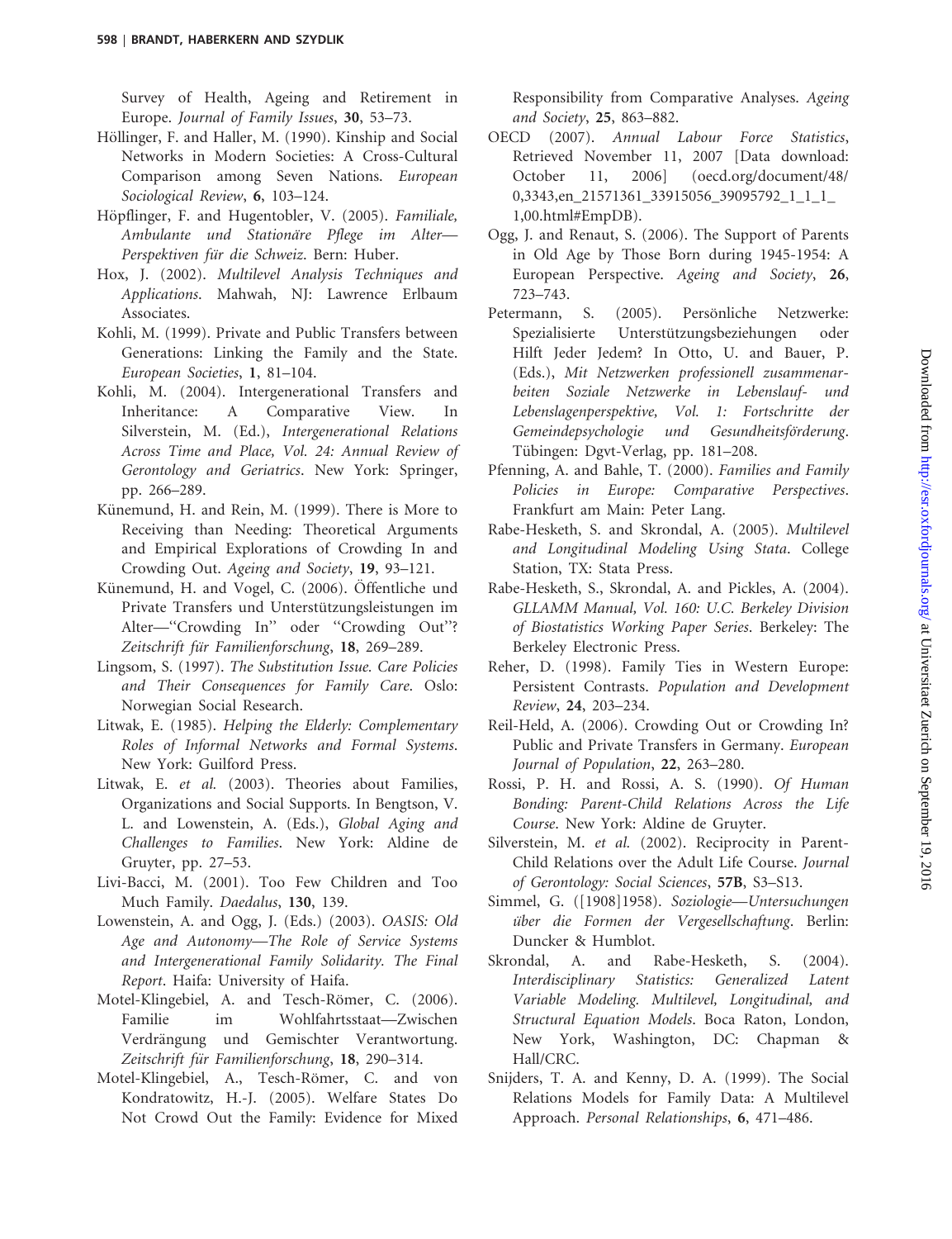- Snijders, T. A. B. and Bosker, R. J. (2004). Multilevel Analysis. An Introduction to Basic and Advanced Multilevel Modeling. London: Sage Publications.
- Sundström, G., Malmberg, B. and Johansson, L. (2006). Balancing Family and State Care: Neither, Either or Both? The Case of Sweden. Ageing and Society, 26, 767–782.
- Szydlik, M. (2000). Lebenslange Solidarität? Generationenbeziehungen zwischen erwachsenen Kindern und Eltern. Opladen: Leske & Budrich.
- Szydlik, M. (2004). Inheritance and Inequality: Theoretical Reasoning and Empirical Evidence. European Sociological Review, 20, 31–45.
- Szydlik, M. (2008). Intergenerational Solidarity and Conflict. Journal of Comparative Family Studies, 39, 97–114.
- United Nations (2006). UN Classifications Registry, Retrieved October 11, 2006 (unstats.un.org/unsd/ cr/registry/regcst.asp?Cl=2).
- Walker, A. J. and Pratt, C. C. (1991). Daughters' Help to Mothers: Intergenerational Aid Versus Caregiving. Journal of Marriage and Family, 53,  $3 - 12$ .
- Walker, A. J., Pratt, C. C. and Eddy, L. (1995). Informal Caregiving to Aging Family Members: A Critical Review. Family Relations, 44, 402–411.
- Wolfe, A. (1989). Whose Keeper? Social Science and Moral Obligation. Berkeley, Los Angeles: University of California Press.
- Wurm, S. and Tesch-Römer, C. (2006). Gesundheit, Hilfebedarf und Versorgung. In Tesch-Römer, C., Engstler, H. and Wurm, S. (Eds.), Altwerden in Deutschland. Sozialer Wandel und individuelle Entwicklung in der Zweiten Lebenshälfte. Wiesbaden: VS Verlag für Sozialwissenschaften, pp. 329–383.

### Authors' Addresses

- Martina Brandt (to whom correspondence should be addressed), Institute of Sociology, University of Zurich, Research Group AGES, Andreasst. 15, 8050 Zurich, Switzerland. Email: ages@soziologie.uzh.ch
- Klaus Haberkern, Institute of Sociology, University of Zurich, Research Group AGES, Andreasst. 15, 8050 Zurich, Switzerland.
- Marc Szydlik, Institute of Sociology, University of Zurich, Research Group AGES, Andreasst. 15, 8050 Zurich, Switzerland.

Manuscript received: March 2008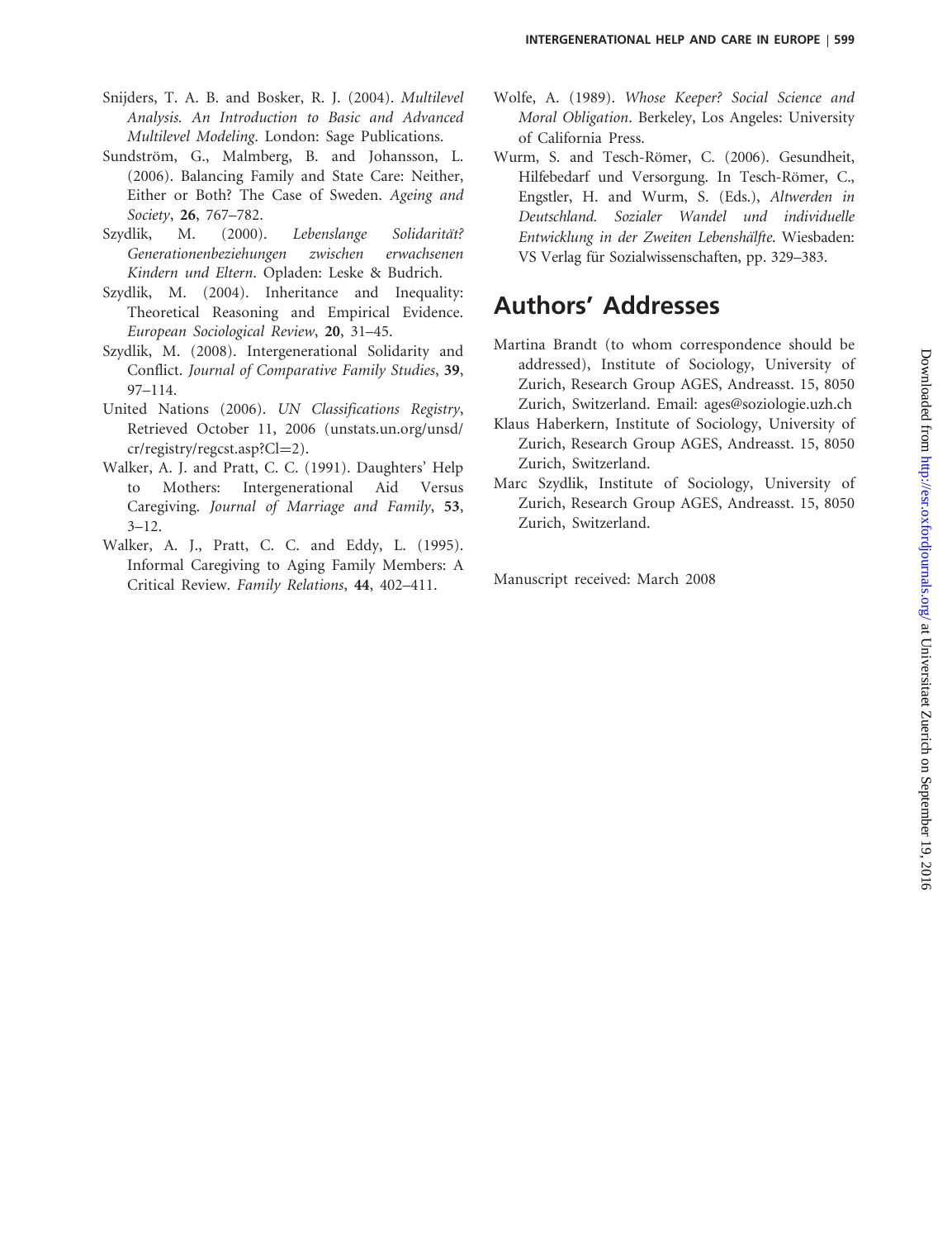## Appendix

Table A1 Operationalizations

| <b>Variables</b>                | <b>Values</b>                     | % [Ø]   | <b>Remarks</b>                                                                           |
|---------------------------------|-----------------------------------|---------|------------------------------------------------------------------------------------------|
| Responding child                |                                   |         |                                                                                          |
| Self-perceived health           | 1 (very poor)                     | 0.7     | Respondent's estimation, EU categorization                                               |
|                                 | 2 (poor)                          | 3.7     | SHARE                                                                                    |
|                                 | $3 \text{ (fair)}$                | 18.8    |                                                                                          |
|                                 | $4 \pmod{ }$                      | 48.9    |                                                                                          |
|                                 | 5 (very good)                     | 27.8    |                                                                                          |
| Level of education              | $1$ (low)                         | 36.7    | Summarized classification according to                                                   |
|                                 | 2 (medium)                        | 36.3    | International Standard Classification of                                                 |
|                                 | $3$ (high)                        | 27.0    | Education (ISCED), exclusion of 'still in<br>school' and 'other'                         |
| Household makes<br>ends meet    | 0 (with great/some<br>difficulty) | 33.6    | Financial respondent's estimation                                                        |
|                                 | 1 (fairly/easily)                 | 66.4    |                                                                                          |
| Employment                      | $0$ (no)                          | 42.8    | Full or part time                                                                        |
|                                 | $1$ (yes)                         | 57.2    |                                                                                          |
| Number of children              | $0 - 10$                          | $[2.1]$ | Own children and children of partner,<br>top-coding for number of children >10           |
| Number of siblings              | $0 - 10$                          | $[2.4]$ | Number of living siblings, top-coding<br>for number of siblings $>10$                    |
| Parent                          |                                   |         |                                                                                          |
| Financial transfers             | $0$ (no)                          | 96.2    | Money or non-cash gift worth 250 EUR or                                                  |
| to child                        | $1$ (yes)                         | 3.8     | more during the last twelve months from<br>mother/father                                 |
| Probability of bequest          | $1$ ( $<$ 50 per cent)            | 51.6    | Respondent's estimation of the probability                                               |
|                                 | $2$ ( $\geq$ 50 per cent)         | 46.0    | of receiving an inheritance within the next                                              |
|                                 | 3 (unknown)                       | 2.4     | ten years as proxy for an inheritance from<br>parents [in most cases one inherits from   |
| Gift/inheritance                | $0$ (no)                          | 76.1    | one's own parents (cf. Szydlik, 2004, p. 39)]<br>Gift/inheritance worth 5000 EUR or more |
|                                 | $1$ (yes)                         | 23.9    | from mother/father                                                                       |
| Perceived health<br>impairments | 1 (very good health)              | 4.9     | Respondent's estimation, EU categorization<br><b>SHARE</b>                               |
|                                 | 2 (good health)                   | 17.1    |                                                                                          |
|                                 | 3 (fair health)                   | 38.8    |                                                                                          |
|                                 | 4 (poor health)                   | 29.2    |                                                                                          |
|                                 | 5 (very poor health)              | 10.0    |                                                                                          |
| Age                             | $65-106$ years                    | [82.1]  |                                                                                          |
| Partner                         | $0$ (no)                          | 64.5    | Proxy: if both parents in same living distance                                           |
|                                 | $1$ (yes)                         | 35.5    |                                                                                          |
| Dyad                            |                                   |         |                                                                                          |
| Geographical distance           | 1 (same house)                    | 3.7     |                                                                                          |
|                                 | $2$ (<1 km)                       | 15.4    |                                                                                          |
|                                 | $3 (-5 km)$                       | 19.8    |                                                                                          |
|                                 | $4$ ( $<$ 25 km)                  | 23.9    |                                                                                          |
|                                 | $5$ (<100 km)                     | 16.4    |                                                                                          |
|                                 | $6$ ( $<$ 500 km)                 | 13.0    |                                                                                          |
|                                 | $7$ ( $>500$ km)                  | 3.8     |                                                                                          |
|                                 | 8 ( $\geq$ 500 km and abroad)     | 4.0     |                                                                                          |
| Gender combination              | Daughter-mother                   | 38.7    |                                                                                          |
|                                 | Son-mother                        | 32.8    |                                                                                          |